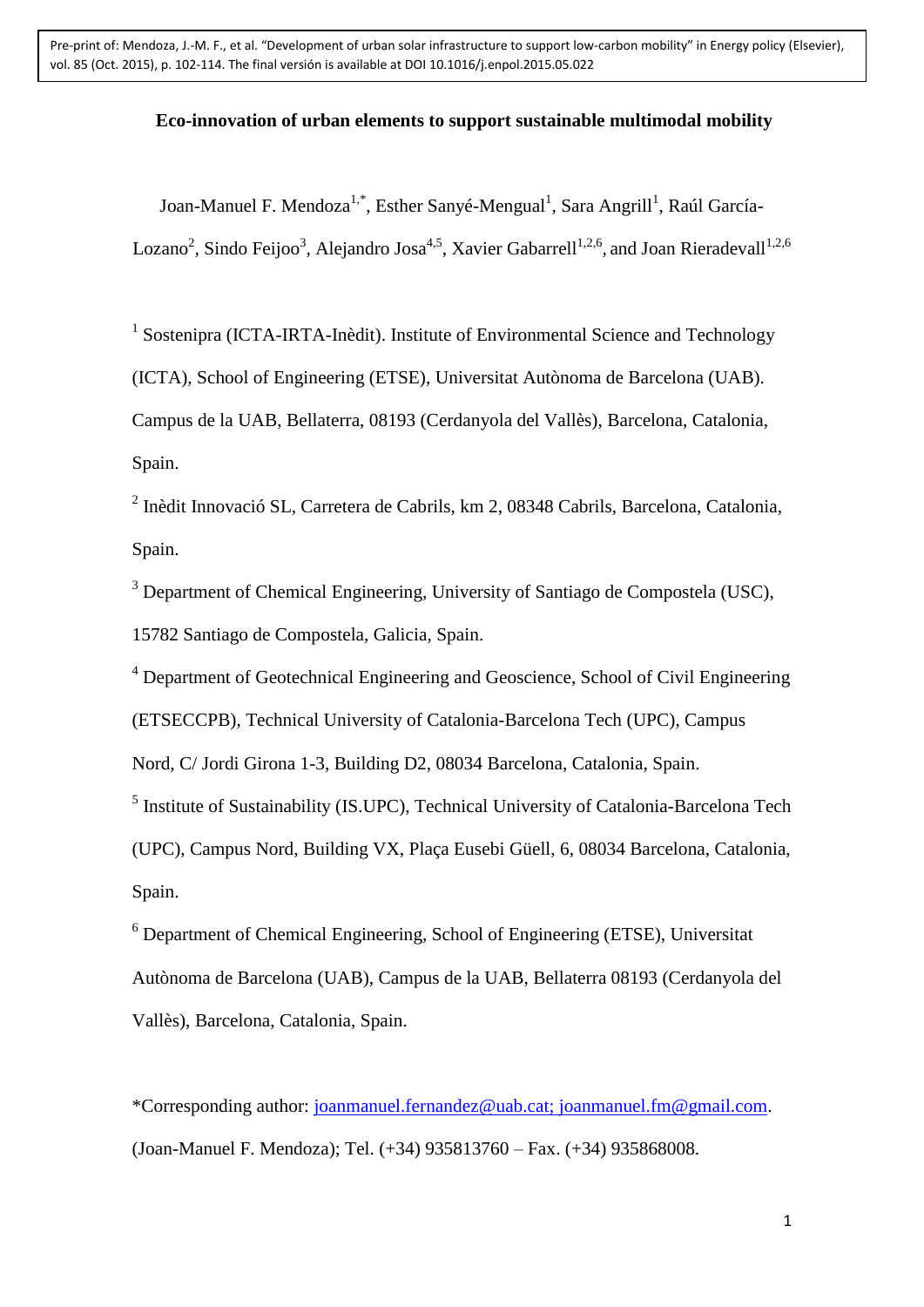### **Abstract.**

The provision of an adequate network of urban infrastructures is essential to create clean and energy-efficient urban mobility systems. However, the urban infrastructure to support sustainable mobility can produce a substantial environmental burden if no life cycle environmental criteria are applied in its design and management. This paper demonstrates the potential to support energy-efficient and CO2-free pedestrian and e-bike mobility through the eco-design of urban elements. An eco-design approach is applied to reconceptualize a conventional pergola toward an eco-product (solar pergola). The solar pergola generates surplus photovoltaic electricity that provides a multifunctional character. According to the end-use of this energy, passive and active contributions to sustainability are distinguished for robust decision-making. The deployment of solar pergolas can contribute to save from 2,080 kg to over 47,185 kg of CO2 eq. and from 350,390 MJ to over 692,760 MJ eq. in 10 years, depending on the geographic emplacement and electricity grid system. These savings are equivalent to charging 2 to 9 e-bikes per day using clean energy.

Instead of maximizing infrastructure deployment to shift to environmentally friendly modes of mobility, the implementation of multifunctional urban elements represents a key area of action in the context of smart city development.

**Keywords.** Eco-design, Multifunction, Pedestrian mobility, Electric mobility, Green electricity, Smart cities.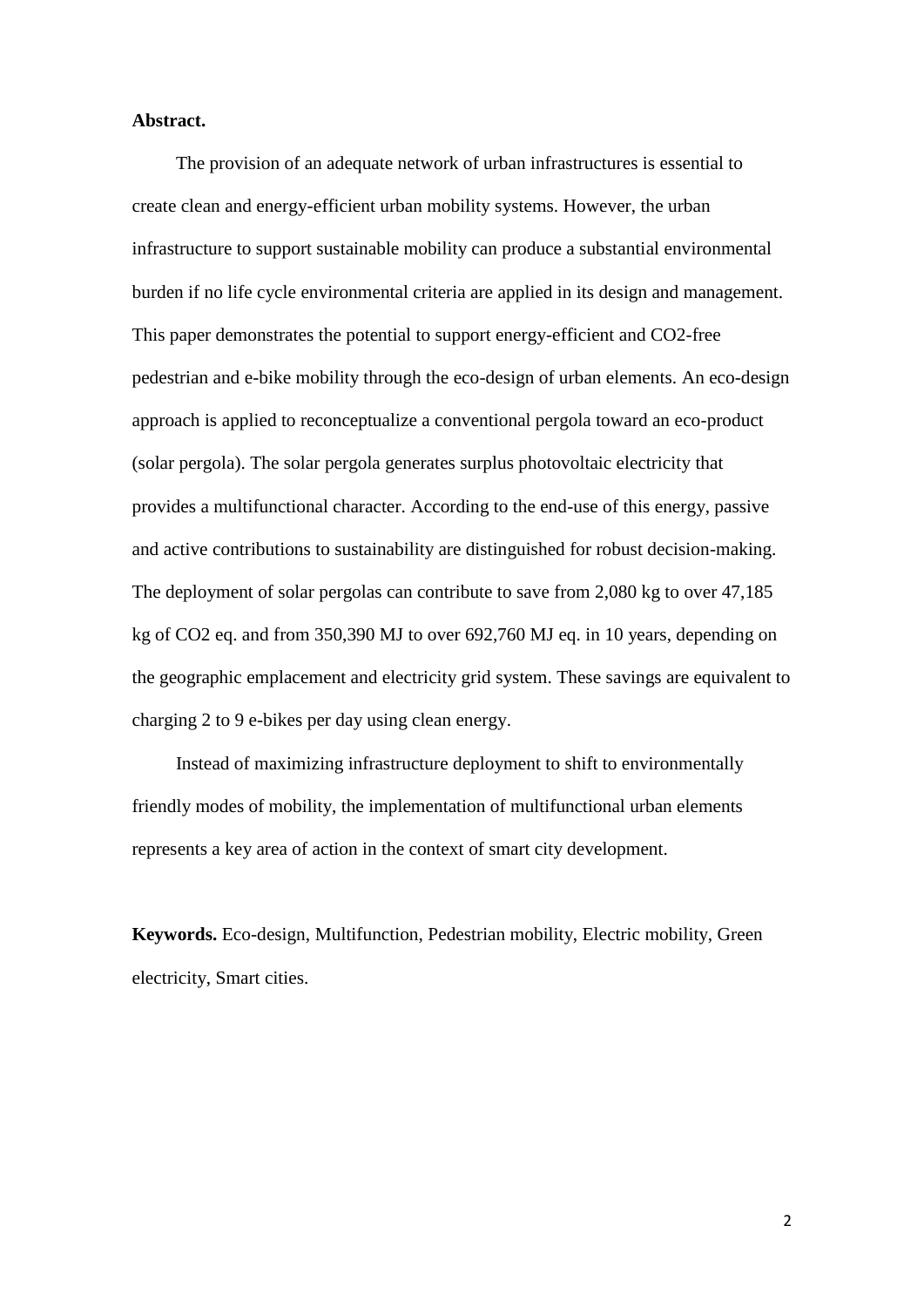#### **1. Introduction**

The mobility of people and goods requires energy, regardless of the transport mode. However, the energy consumption between transport modes varies substantially. As the consumption of fossil energy affects the environment, it is an aim of sustainable development to fulfill the demand for mobility with clean and low-energy-consuming transportation systems (EUROSTAT, 2011).

In Europe, half of all road transportation fuel is combusted in cities (European Commission, 2007a), where traffic is responsible for at least 40% of the greenhouse gas (GHG) emissions and more than two-thirds of the local noxious emissions arising from this mode of transport (European Commission, 2007b). The Europe 2020 Strategy for smart, inclusive, and sustainable growth (European Commission, 2010) therefore stresses the importance of addressing the urban dimension of mobility to encourage a modernized and sustainable regional transport system. Consistent with this vision, the European White Paper (European Commission, 2011) highlights the need to make cities and their local transport systems greener and smarter to achieve essentially carbon-free multimodal mobility logistics. In this process, the use of conventionally fuelled vehicles must be reduced by half by 2030, and these vehicles must be phased out in cities by 2050. Thus, the European Union (EU) calls for rethinking urban mobility by undertaking the necessary action to facilitate walking and cycling, improving the quality and efficiency of collective transport services and promoting the substitution of conventional cars with cleaner and energy-efficient passenger vehicles. In this latter case, the electrification of public and private urban vehicle fleets is given first priority in modern sustainable mobility plans developed in the US, Japan, China, Korea and the EU as a promising strategy for significant reduction in oil consumption and GHG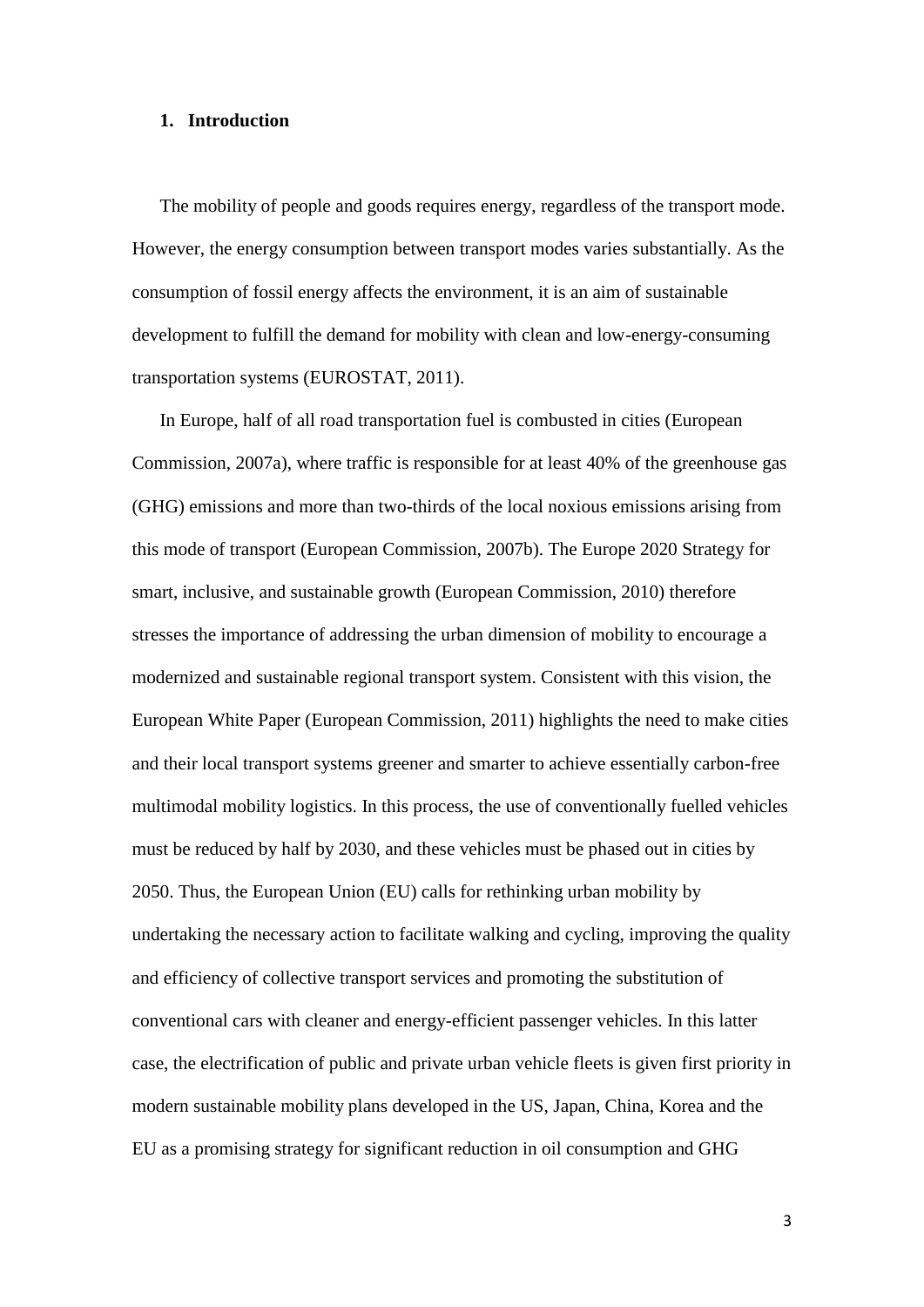emissions by motorized road mobility (ERTRAC, EPoSS and SMARTGRIDS, 2012; IEA, 2013, 2012, 2011).

However, infrastructure shapes mobility; therefore, no major changes in transport sustainability would be possible without the provision of an adequate network of urban infrastructure and its intelligent use (European Commission, 2011). The infrastructure to support urban mobility spans from the basic network of pavement, which forms the shell onto which everything else is embedded and must operate (Kenworthy, 2006), to dedicated buildings and constructed assets, including a set of diversified urban elements and street furniture. All these elements can produce a notable environmental burden to the built space of cities and have a high relative importance to the life-cycle energy and GHG emission footprints of urban mobility modes (Chester et al., 2010; Dave, 2010). Decisions should therefore not be made based on partial considerations acting as indicators for whole system performance. To effectively mitigate environmental impacts from urban mobility, life-cycle environmental performance should be considered, including the different infrastructure and elements required to support mobility (Chester and Horvath, 2009). The incorporation of life-cycle environmental criteria in the planning, design, and management of urban elements related to the support of sustainable modes of mobility is especially relevant. This best practice can contribute to greatly reduce the environmental burden of the built space, thereby increasing the environmental value of greening urban mobility (Mendoza et al., 2014, 2012a, 2012b; Oliver-Solà et al., 2011, 2009).

To accommodate the growing mobility needs and aspirations of a socioeconomically diverse population seeking to follow a sustainable path, there is an urgent need to make mobility-related infrastructures more resource efficient, resilient and smarter. This need requires the application of a wide range of innovative solutions,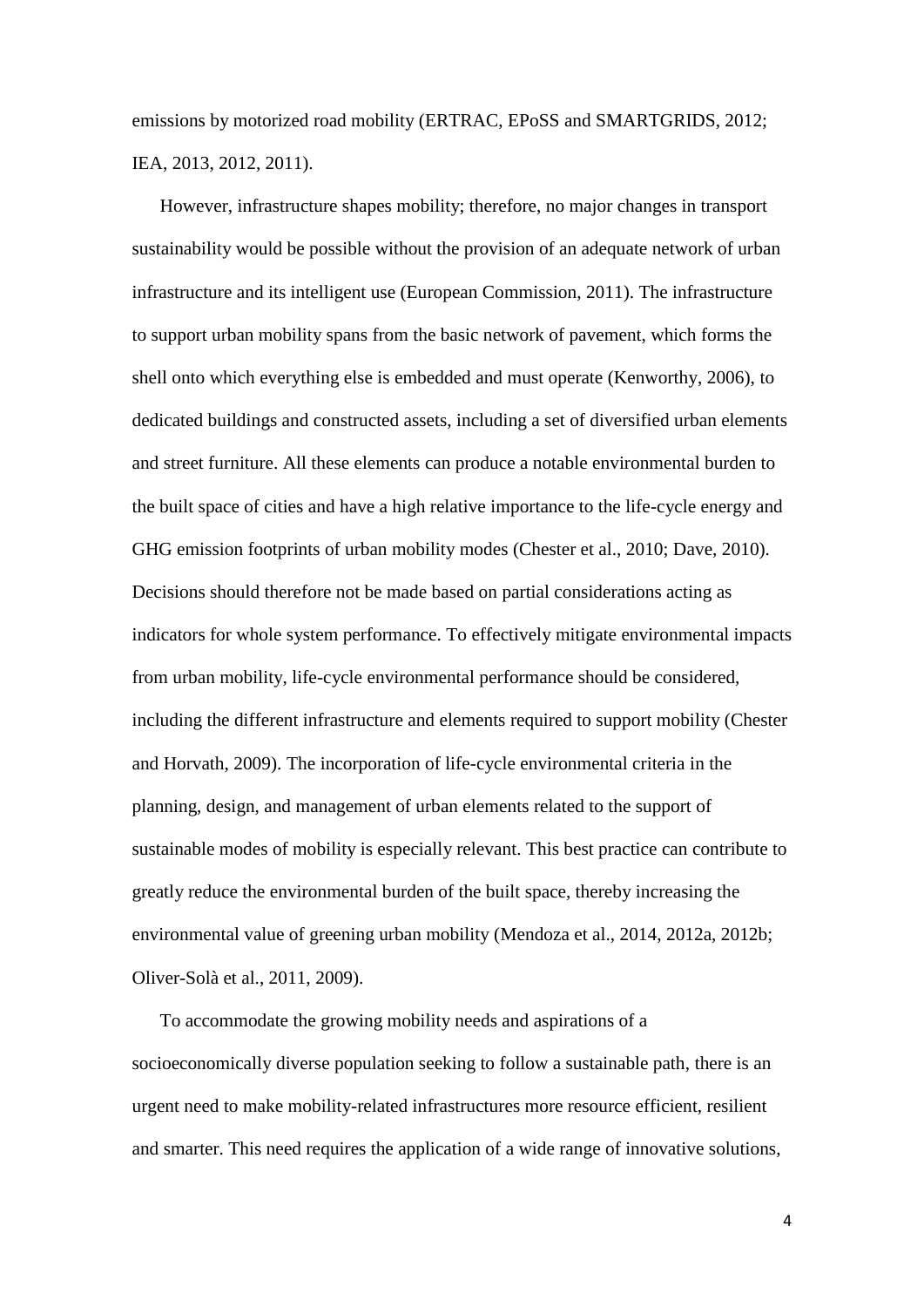including the design and deployment of low-carbon and energy-harvesting infrastructures to support a multimodal urban mobility (European Commission, 2013a). In this process, eco-design plays a key role. Eco-design (also known as Design for Environment) involves the consideration of the environmental implications of a product system during the early stage of conceptualization (Harper and Graedel, 2004). Implicitly, eco-design requires detailed analysis of the life-cycle environmental impacts of products (and services). In this manner, comprehensive environmental criteria are placed at the same level and given the same status as the more traditional product values considered in the early stage of design (such as functionality, safety, ergonomics, endurance, image, quality, aesthetics and costs). This early incorporation of environmental criteria is the best strategy for environmental prevention because 80% of total environmental impacts of products are directly conditioned by their design (European Commission, 2012; Kurk and Eagan, 2008). Therefore, eco-design contributes to improve product performance while the life-cycle energy requirements and pollutant releases are minimized.

The application of eco-design principles in the planning, deployment and management of urban elements to support sustainable mobility can provide important environmental benefits at the city scale and play an instrumental role for the development of future smart cities (European Commission, 2013b). In this sense, this paper presents the application of an eco-design methodological framework to reconceptualize an urban pergola to be able to support a clean and energy-efficient multimodal urban mobility. A pergola is one type of urban element implemented in the public space of cities to provide comfort for pedestrian mobility using diurnal shadow and nocturnal lighting. These urban elements also have additional functions such as shelter from the rain, snow and wind; therefore, these elements are implemented in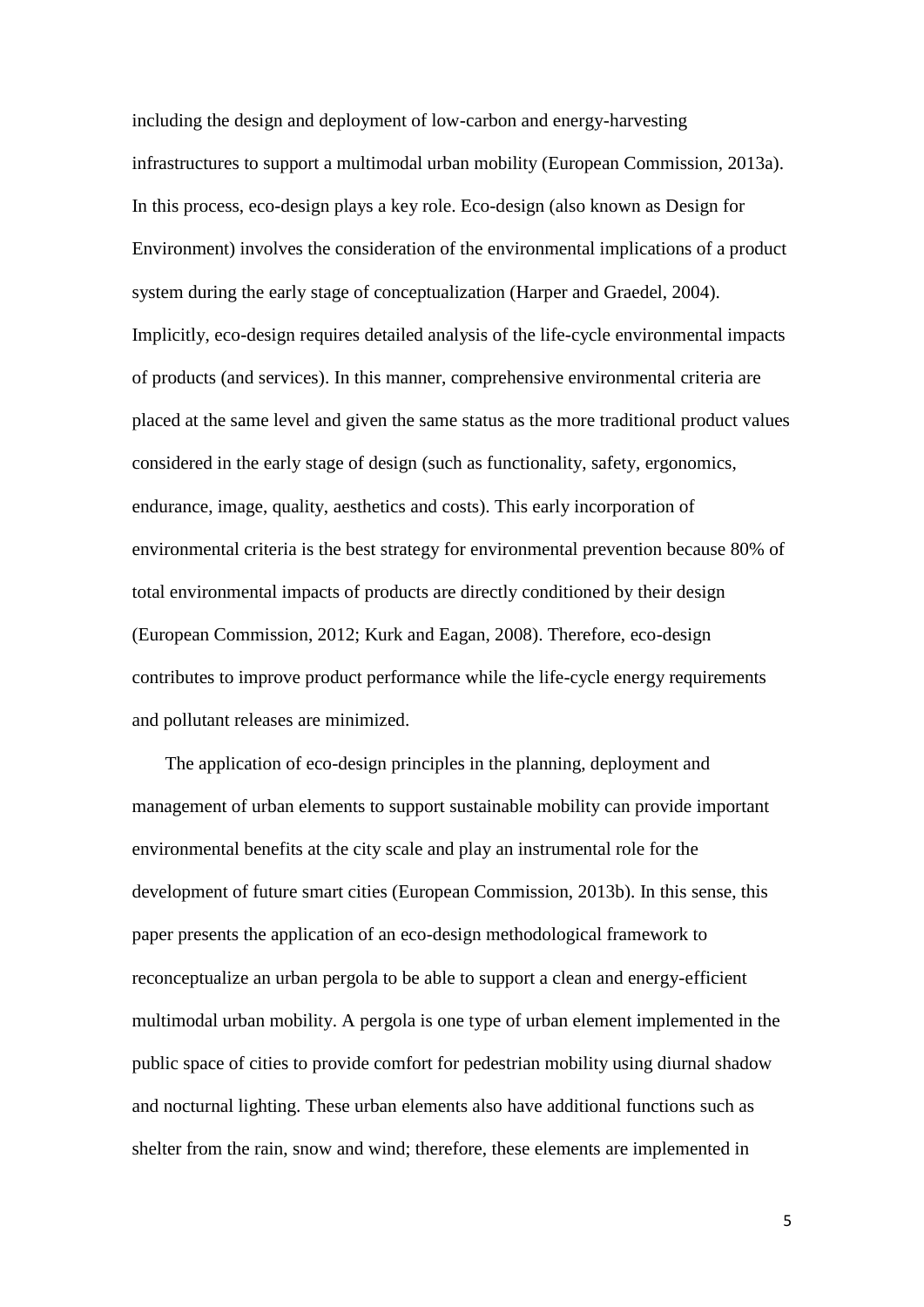dedicated hot-spots in cities. However, pergolas can produce a substantial environmental burden depending on their design (material inputs) and lifetime energy requirements during operation. In the context of the development of smart cities, it is essential that the urban logistic to support sustainable mobility contribute the minimum energy use and long-term environmental burdens. In this sense, a conventional pergola (CP) is re-designed toward a solar pergola (SP). Because of the eco-product design, the SP generates surplus photovoltaic electricity (spE) that provides a multifunctional character to the urban element. According to the end-use of the spE generation, passive and active contributions to sustainability are distinguished to denote the importance of promoting a smart approach for robust sustainability-based decision-making. The net environmental balance of SP design is geographically dependent. Thus, a total of nine scenarios are defined to determine the potential variability on the life-cycle environmental performance of the eco-product through sensitivity analysis. These scenarios reflect the variability of the hours of solar radiation and carbon intensity of the electricity grid mix.

### **2. Methods**

Fig. 1 presents the eco-design methodological framework applied to reconceptualize a CP toward an eco-product (SP). The eco-design procedure is based on the approaches proposed by González-García et al. (2012a, 2012b) for the eco-innovation of urban elements and Sanyé-Mengual et al. (2014) for the development of eco-products.

## *Insert here Fig. 1*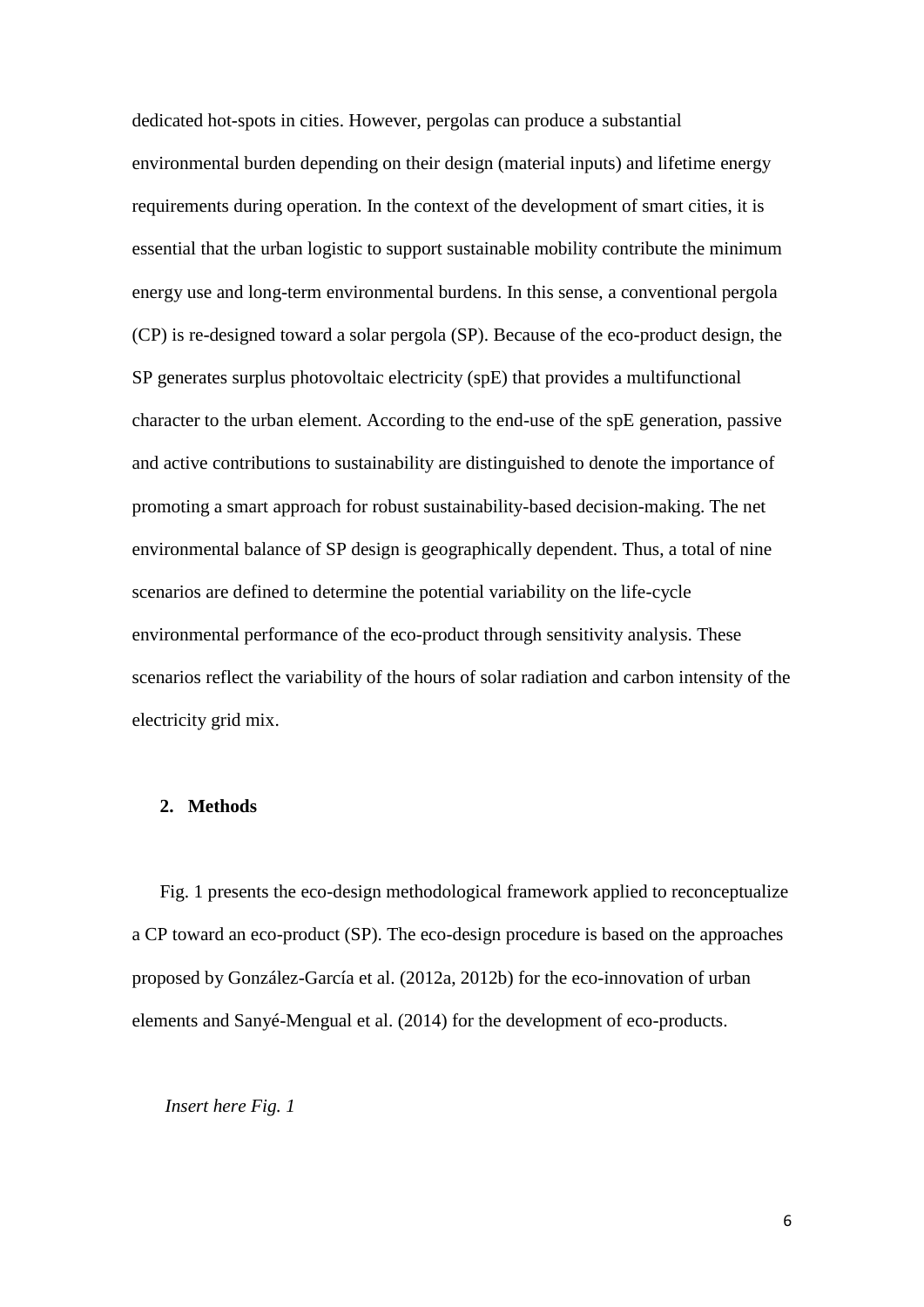The eco-design procedure is divided into a series of successive iterative steps. Product definition is the basic step to approach the goals of the eco-design thinking process. A multidisciplinary team is created to cover all the fields of knowledge implied in eco-design. The attributes of the product to be eco-designed are clearly defined, and its life-cycle environmental performance is characterized by applying qualitative and quantitative tools. The Qualitative Assessment of Life Cycle Criteria (QALCC) (CPRAC, 2012) highlights the global perceptions of the multidisciplinary team regarding the incorporation of environmental criteria into product design. The Life Cycle Assessment (LCA) (ISO, 2006) provides a comprehensive evaluation of the product´s contribution to environmental impacts. The data obtained though the QALCC and LCA are used to build an eco-briefing matrix (Smith and Wyatt, 2006) that compiles the most relevant hotspots (life-cycle stages, processes and elements) for the product´s environmental improvement. A series of eco-design strategies are defined, and a feasibility assessment is performed to detect their technical, economic and social constrains. The most feasible eco-design strategies are classified according to their priority of implementation and characterized by the application of the QALCC and LCA. After this process, the most interesting solutions are selected for the conceptual development of the eco-product. Before the eco-product production and marketing, two interactive steps are addressed. First, a prototype of the eco-product is developed for testing purposes. Second, the environmental performance of the eco-product prototype is validated through a conclusive LCA. Based on the results, a series of corrective measures can be proposed to solve potential constraints and minimize costly interventions in the eco-product´s supply chain.

A step-by-step detailed description of the eco-design methodological framework and the different data generated along the process is presented in the Supporting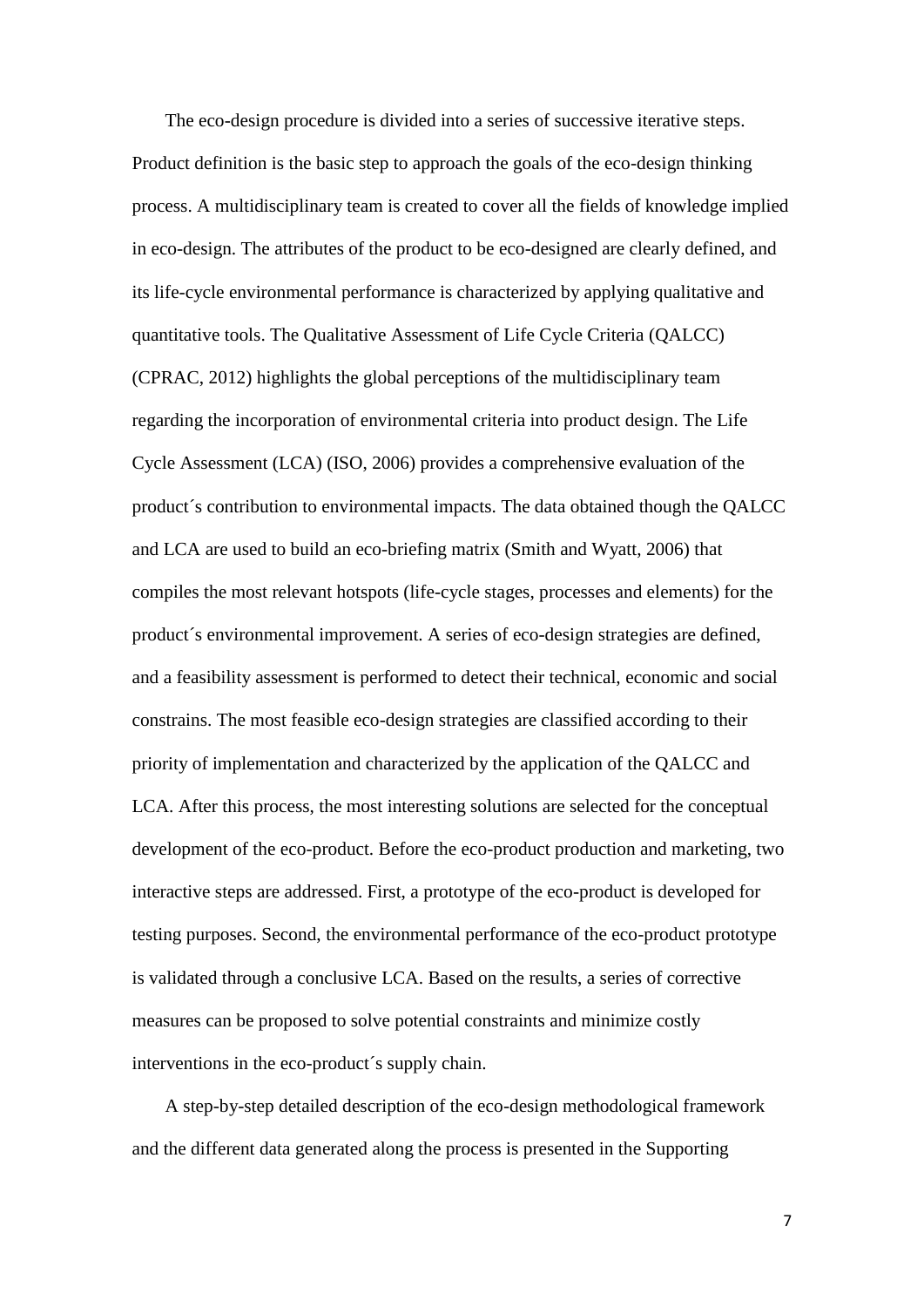Information (SI) file (sections A.1-A.7). In the following sections, the basic information needed to understand the case scenarios and the obtained environmental outcomes is presented.

#### *2.1.Description of the conventional and eco-designed product systems*

A Spanish company located in the city of Barcelona (Catalonia) participated in the research. This company is one of the most important designers of urban elements, such as pergolas. Thus, the product system analyzed is a very representative model of a conventional pergola implemented in many urban public spaces throughout Spain. This pergola model is especially found in the cities of Barcelona, Bilbao, Madrid, and Murcia, which represent the largest market volumes for the company.

The CP consists of a simple design based on the repetition of a basic module with a cover of 18  $m<sup>2</sup>$  made up of eight wooden slats (red pine), which is supported by a fluorescent lamp-post and two steel columns. Fig. 2 presents an exploded illustration with a brief description of the main components of the CP design.

#### *Insert here Fig. 2*

The resulting eco-designed product, a solar pergola, is based on the repetition of a 23 m<sup>2</sup> (4.80 m x 4.80 m) module with a cover composed of twelve high-energy efficient (mc-Si) photovoltaic panels, which supply energy to LED lighting equipment. The SP integrates mobility sensors, which contribute a 50% reduction in the energy consumption in operation through light attenuation. The photovoltaic cover is supported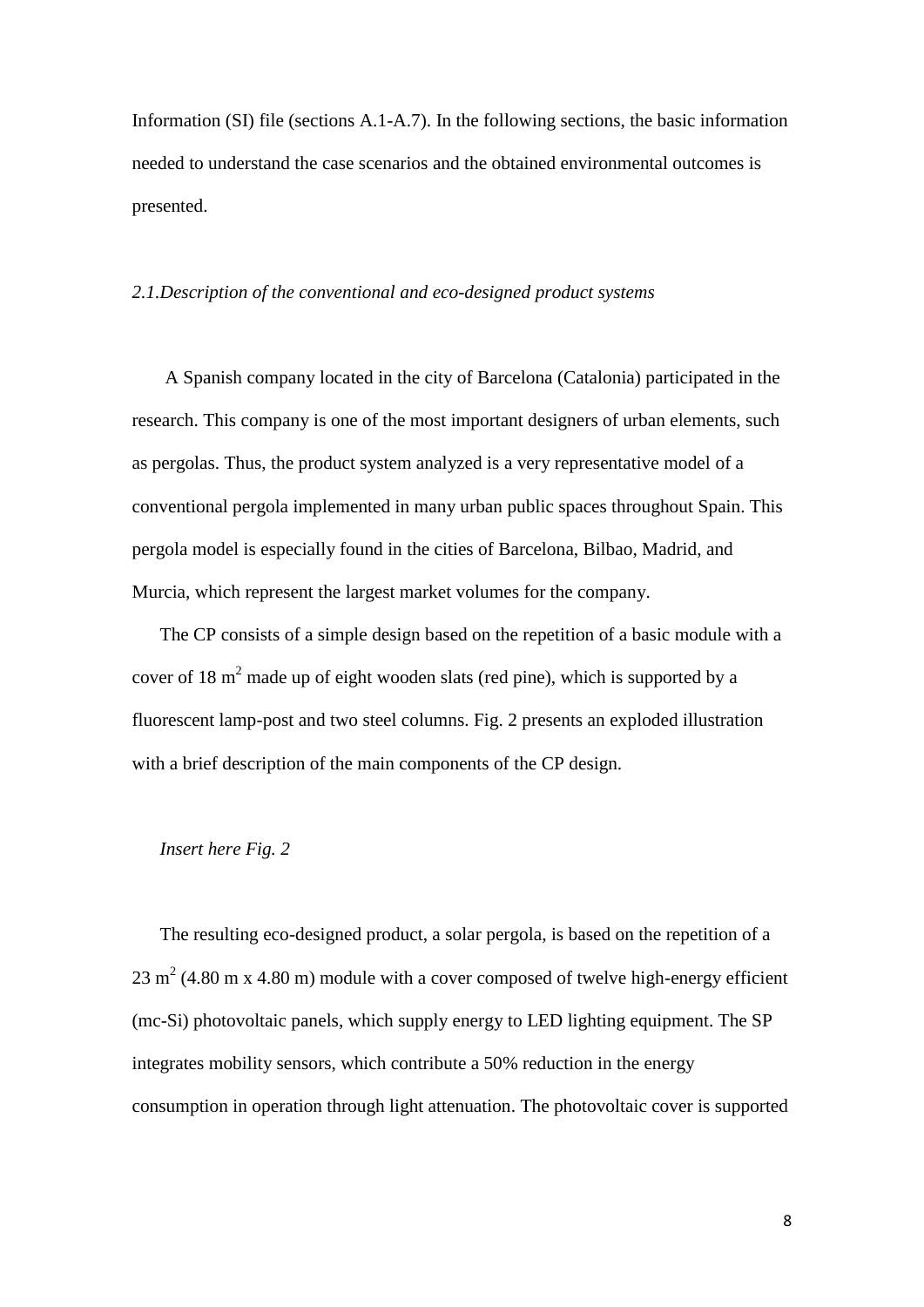by an extruded mixed aluminum frame and four columns. Fig. 3 presents an exploded illustration with a brief description of the main components of the SP design.

## *Insert here Fig. 3*

The eco-design efforts related to the SP were focused mainly on taking action at the level of the product´s concept, material use and lifetime energy consumption to solve the most critical environmental aspects related to the CP design (see section 3.1). A detailed description of the most relevant technical aspects of the CP and SP designs is presented in the SI file (sections A.1 and A.5).

#### *2.2.Life cycle environmental impact assessment*

The functional unit used to compare the life-cycle environmental performance of the product systems was defined as the prospect of supplying diurnal shadow (45,000 h) and nocturnal light (42,600 h) per each module of pergola implemented in the public space of the city of Barcelona (Spain) as a service of comfort for pedestrian mobility during a timeframe of 10 years.

According to the specifications of the lighting equipment (Fig. 2 and Fig. 3), the energy consumption by the CP design would correspond to 10,480 kWh, whereas it would account for 3,468 kWh for the SP design. Additionally, the photovoltaic electricity production by the SP would account to 33,600 kWh (see section A.6 from the SI file). Only 10% of this energy would be required as input for nocturnal lighting. The generation of surplus photovoltaic electricity (spE) is therefore significant (30,132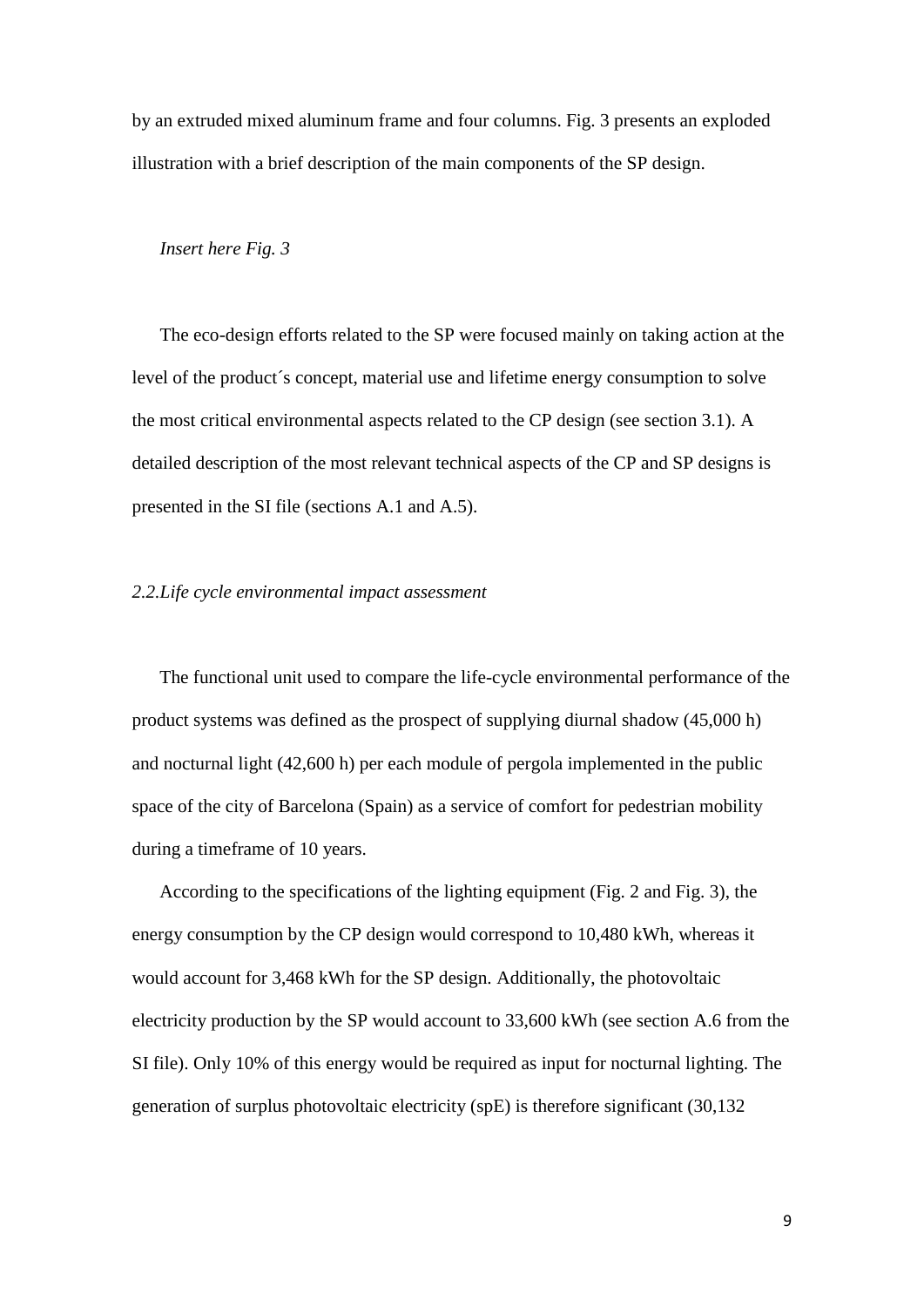kWh). Thus, the environmental performance of the SP design will be highly dependent on the management of its multifunctional character (section 2.3).

The life-cycle inventory (LCI) data required to characterize the environmental performance of each product system was collected and calculated by relying on the information provided by the technical staff from the designer company involved in the research. All the relevant unit processes from cradle to gate, transportation, installation, and lifetime operation were considered. The SI file (sections A.2 and A.6) presents a diagram of the system boundaries of the life cycle of CP and SP designs and describes their complete LCI data disaggregated by stages and unit processes.

The global warming potential (GWP), measured in kg of  $CO<sub>2</sub>$  eq. emissions [100] years] according to the IPCC (2007) guidelines and the cumulative energy demand (CED), measured in MJ eq. from renewable and non-renewable resources [net cal. value] according to the Hischier et al. (2010) method were used as indicators to characterize the life-cycle environmental performance of the product systems. However, a complete list of CML midpoint indicators (Guinée et al., 2001) is presented in the SI file (section A.2 and A.6). The software Simapro (PRé Consultants, 2013) and the Ecoinvent v2.2 database (SCLCI, 2010) were employed as supporting analytical tools.

#### *2.3.Functional equivalence of the product systems for environmental comparison*

Product systems associated with the delivery of additional functions (e.g., SP design) should be characterized in a manner that makes their comparison equivalent with respect to a mono-functional product system (e.g., CP design). ISO 14044 (2006) specifies a hierarchy of approaches to characterize the environmental performance of multifunctional product systems. When multifunctionality cannot be directly subdivided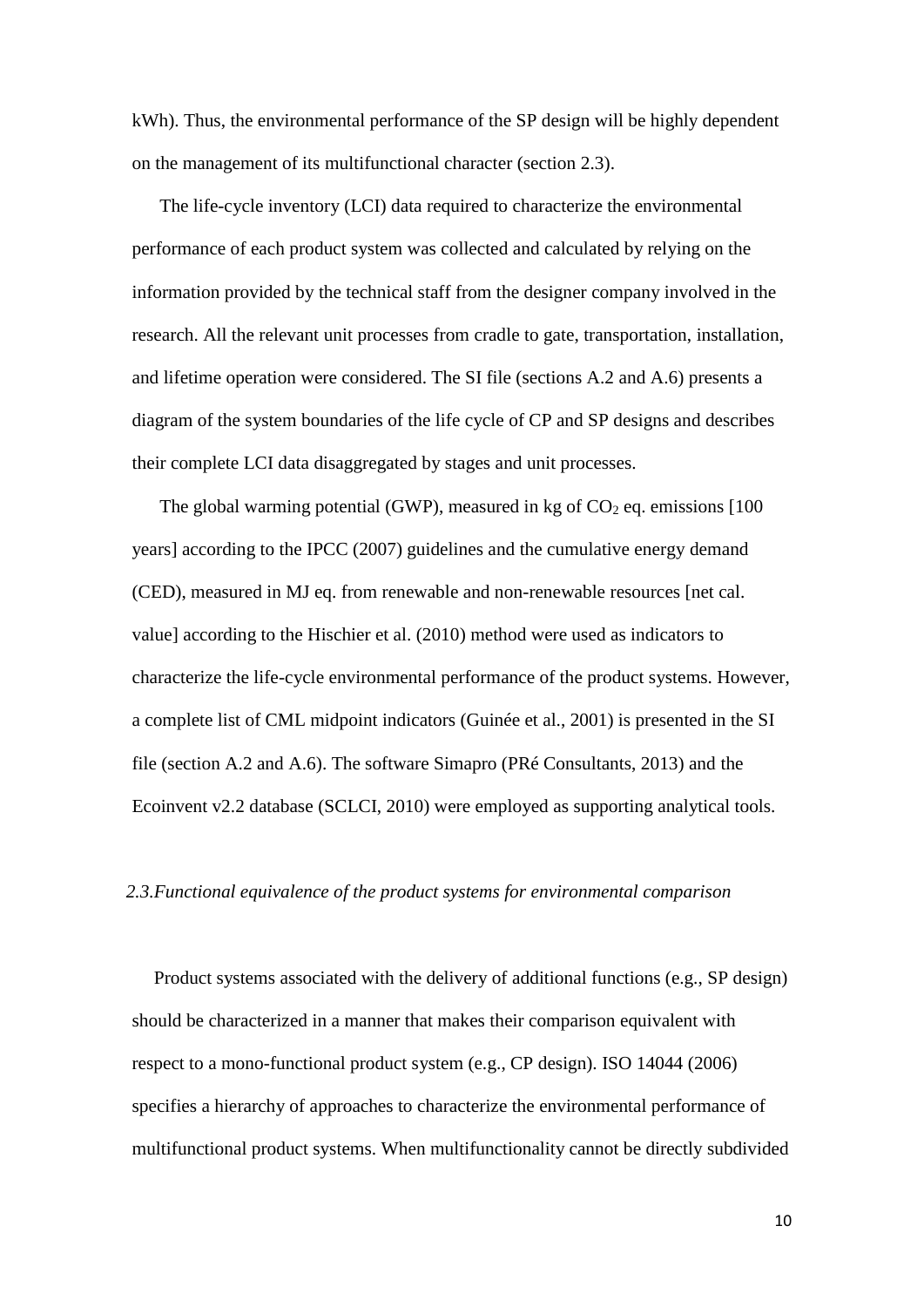into mono-functional single operation unit processes, the allocation of the environmental impacts between the main functions and co-functions should be avoided by applying system expansion. In practice, there are two alternatives for applying system expansion in LCA (ILCD Handbook, 2010). The first alternative consists of subtracting from the multifunctional product system the environmental burden of the conventional function(s) that is(are) superseded or replaced by the alternative cofunction(s) provided. A second alternative consists of adding to the mono-functional product system the unprovided (or missing) co-function(s) that the multifunctional product system provide(s) to make the product systems comparable. Both alternatives are mathematically equivalent but not necessarily in their meaning and interpretation.

In this case study, both system expansion approaches were applied (section 3.2 and section 3.3) to compare the environmental performance of CP and SP product systems. The system expansion approach applied in each case depended on the management of the spE generated by SP design. According to the end-use(r) of the spE, passive and active contributions to sustainability were distinguished (Fig. 4) for robust sustainability-based decision-making.

## *Insert here Fig. 4*

#### 2.3.1. *Passive contribution to sustainability*

Passive contribution to sustainability is defined as the implementation of the SP design with no encouragement of a specific end-use(r) of the spE. The spE is directly poured into the electricity grid mix with the assumption of substituting the production of an equivalent amount of conventional electricity. The environmental burden of the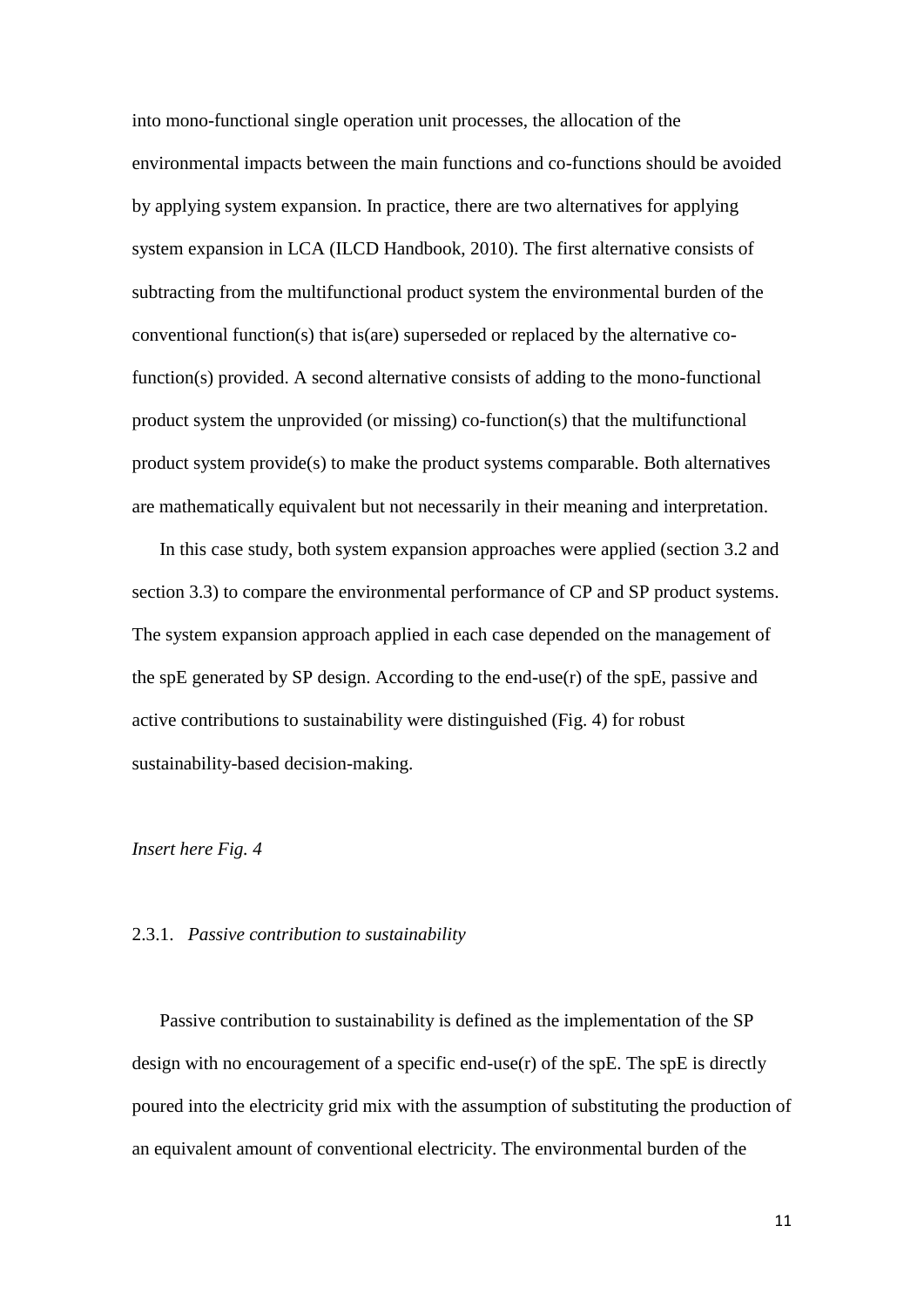avoided conventional electricity production is therefore subtracted from the total lifecycle environmental impact of the SP design.

#### 2.3.2. *Active contribution to sustainability*

Active contribution to sustainability is defined as the implementation of the SP design with encouragement of a specific end-use(r) of the generation of spE. In this case, the spE is proposed to be employed as energy input to support a service of clean electric bike (e-bike) charging.

E-bikes are gaining in popularity in many countries worldwide as environmentally desirable vehicles for urban areas. In some Asian countries, such as China (the biggest e-bike market of the world), e-bikes are replacing gasoline-powered motorcycles and public transit vehicles (The New York Times, 2010; Weinert et al., 2008). Several pioneering Spanish cities in the development of sustainable mobility initiatives are committed to encourage the use of e-bikes among citizens (Fundación ECA - Bureau Veritas, 2012). The City Council of Barcelona, for instance, is running pilot tests for the electrification of a share of the worldwide-known "Bicing" (bike sharing) network to facilitate a sustainable multimodal mobility (Plataforma LIVE, 2013).

Currently, there are various types of e-bikes available in the market, from e-bikes that have a small motor to assist the rider's pedal-power (i.e., [pedelecs\)](http://en.wikipedia.org/wiki/Pedelec) to more powerful e-bikes, which tend closer to [moped-](http://en.wikipedia.org/wiki/Moped)style functionality (ETRA, 2013). The SI file (section A.7) presents the key technical data of conventional e-bikes used to calculate the number of units that could be charged daily using the net amount of "clean" spE produced by the SP design (see section 3.3).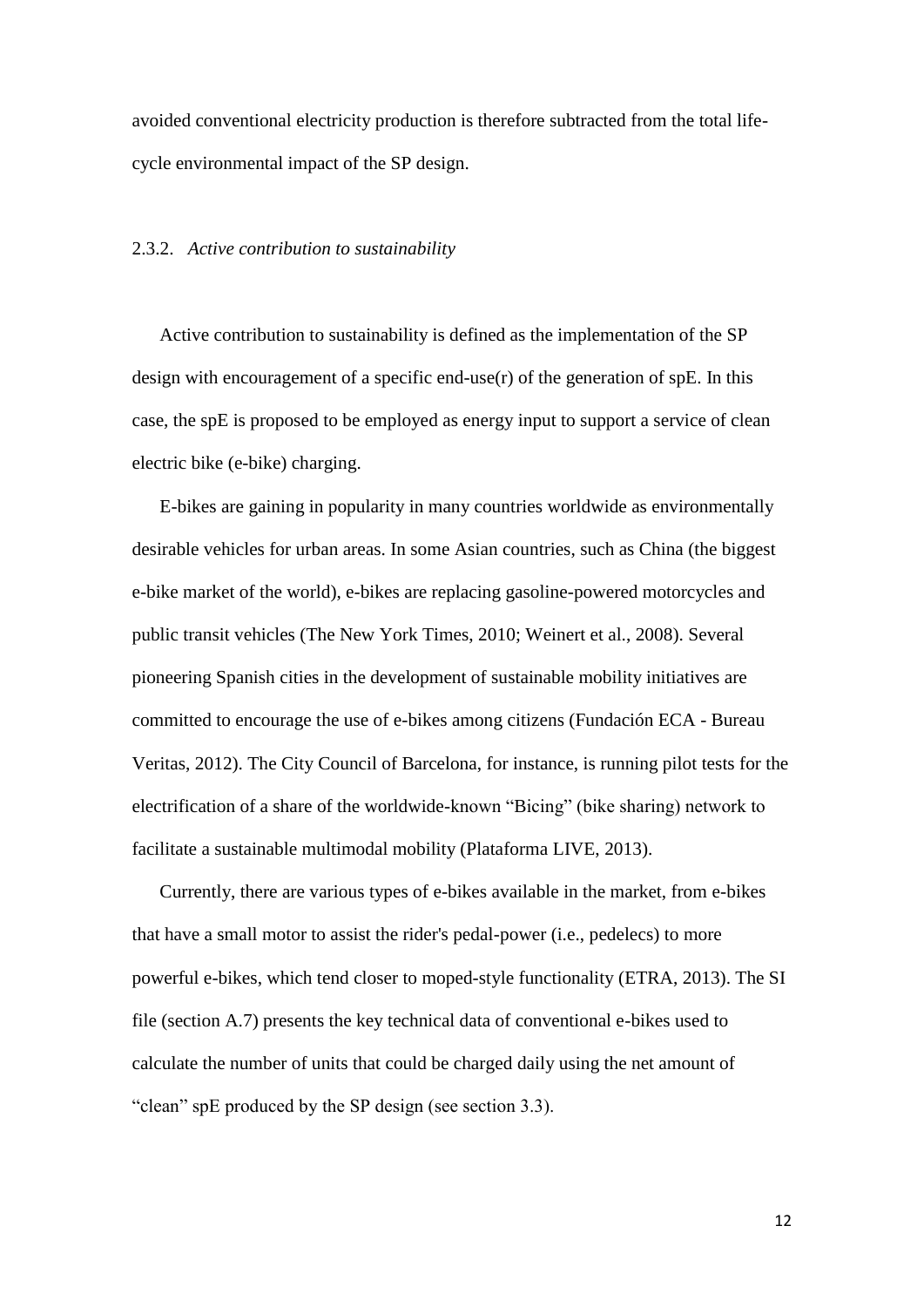According to Fig. 4, the boundaries of the CP product system should be expanded to integrate a service of e-bike charging. In this process, the environmental burden of a functionally equivalent conventional charging station (CCS) for e-bikes was added to the life-cycle environmental burden of the CP design. The LCI data and corresponding environmental burden of the functionally equivalent CCS was calculated using the results provided by Mendoza et al. (2014) as a reference; these authors characterized the life-cycle environmental performance of standard public charging facilities for electric two-wheelers. The procedure applied to address this calculation is presented in the SI file (section A.7). However, the values are integrated in Fig. 7. At this stage, the CP product system is re-named CP\_CCSeBike, whereas the SP product system is redefined as SP\_eBike.

## 2.3.3. *Sensitivity analysis of the environmental performance of the product systems*

The environmental performance of the SP product system will highly depend on its geographic emplacement, which affects the amount of photovoltaic production and defines the carbon intensity of the avoided production of conventional electricity.

The Spanish (ES) electricity grid mix (REE, 2011) and the photovoltaic production by the SP design emplaced in the city of Barcelona (Spain) were the variables used to define the reference (baseline) scenario.

The Greek (GR) and the French (FR) electricity grid mixes (SCLCI, 2010) were selected as references to determine the effect of replacing the consumption of high and low carbonized electricity grid with photovoltaic production.

The maximum and minimum amount of photovoltaic production were calculated according to the variability of the solar radiation from Mediterranean to Atlantic regions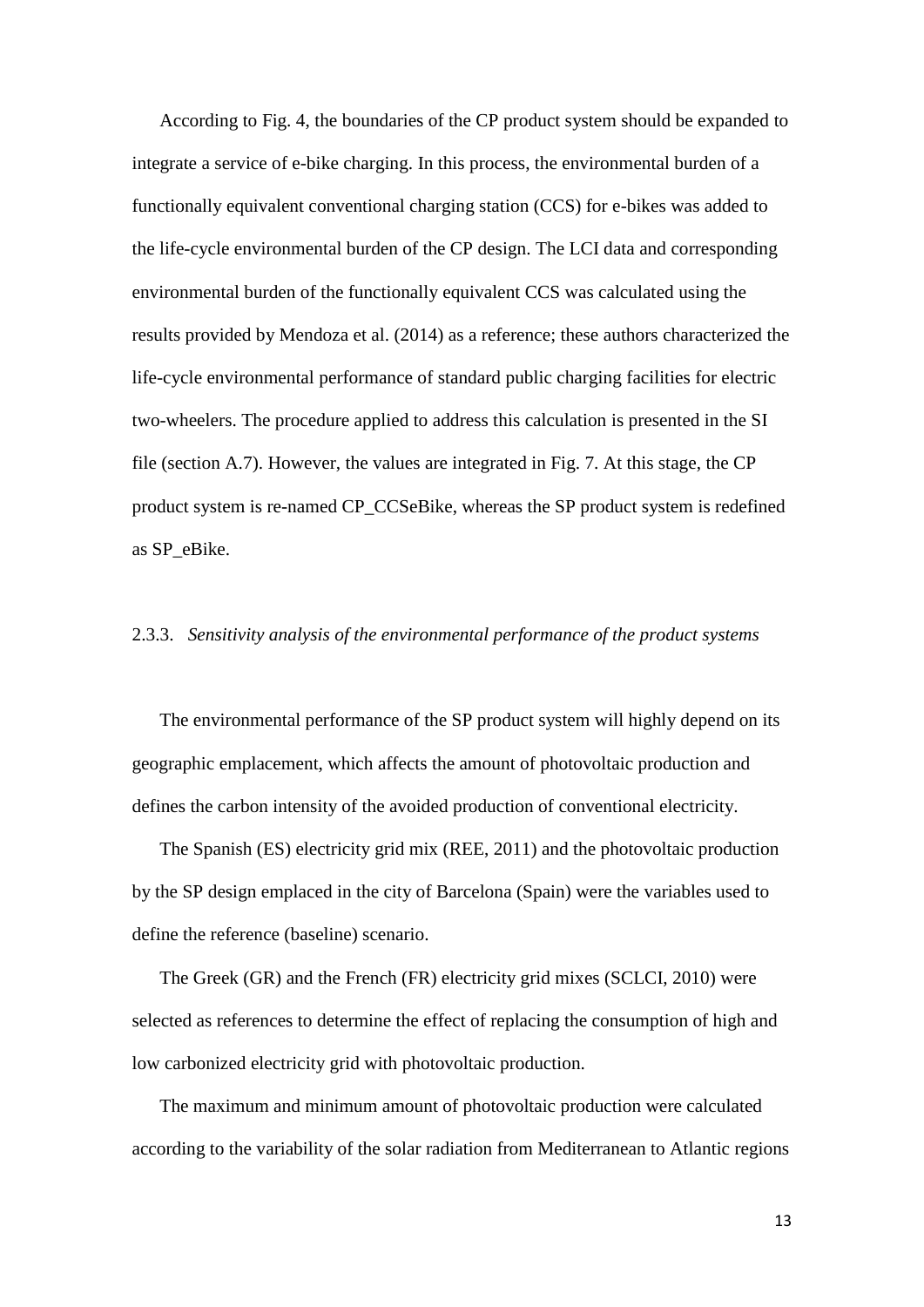in Spain. These values may also be representative of other countries affected by similar bioclimatic conditions. The lifetime energy consumption in operation of the CP and SP product systems was adjusted according to the average requirements for nocturnal lighting in those geographies. Information provided by the Spanish National Statistical Institute (INE, 2014) about the annual hours of sunlight by provinces (1997-2012) was used in calculations. The PV Potential Estimation Utility, developed by the Join Research Centre of the European Commission

[\(http://re.jrc.ec.europa.eu/pvgis/apps4/pvest.php\)](http://re.jrc.ec.europa.eu/pvgis/apps4/pvest.php), was applied to determine the variability in the photovoltaic production by the SP product system.

Table 1 summarizes the basic data related to each scenario considered to determine the deviation of the environmental performance of the CP and SP designs through sensitivity analysis. Detailed descriptions of the ES, GR and FR electricity mixes and the calculation of the lifetime energy demand of the pergolas and the photovoltaic production by the SP design are presented in the SI file (section A.7).

*Insert here Table 1*

#### **3. Results and Discussion**

#### *3.1.Life-cycle environmental performance of CP and SP designs*

Table 2 presents the life-cycle GWP and CED of the CP and SP designs. The environmental savings related to the end-use of the lifetime spE generated by the SP product system are cut-off. This aspect is comprehensively addressed in the next sections. At this point, the products' environmental performance is aimed to be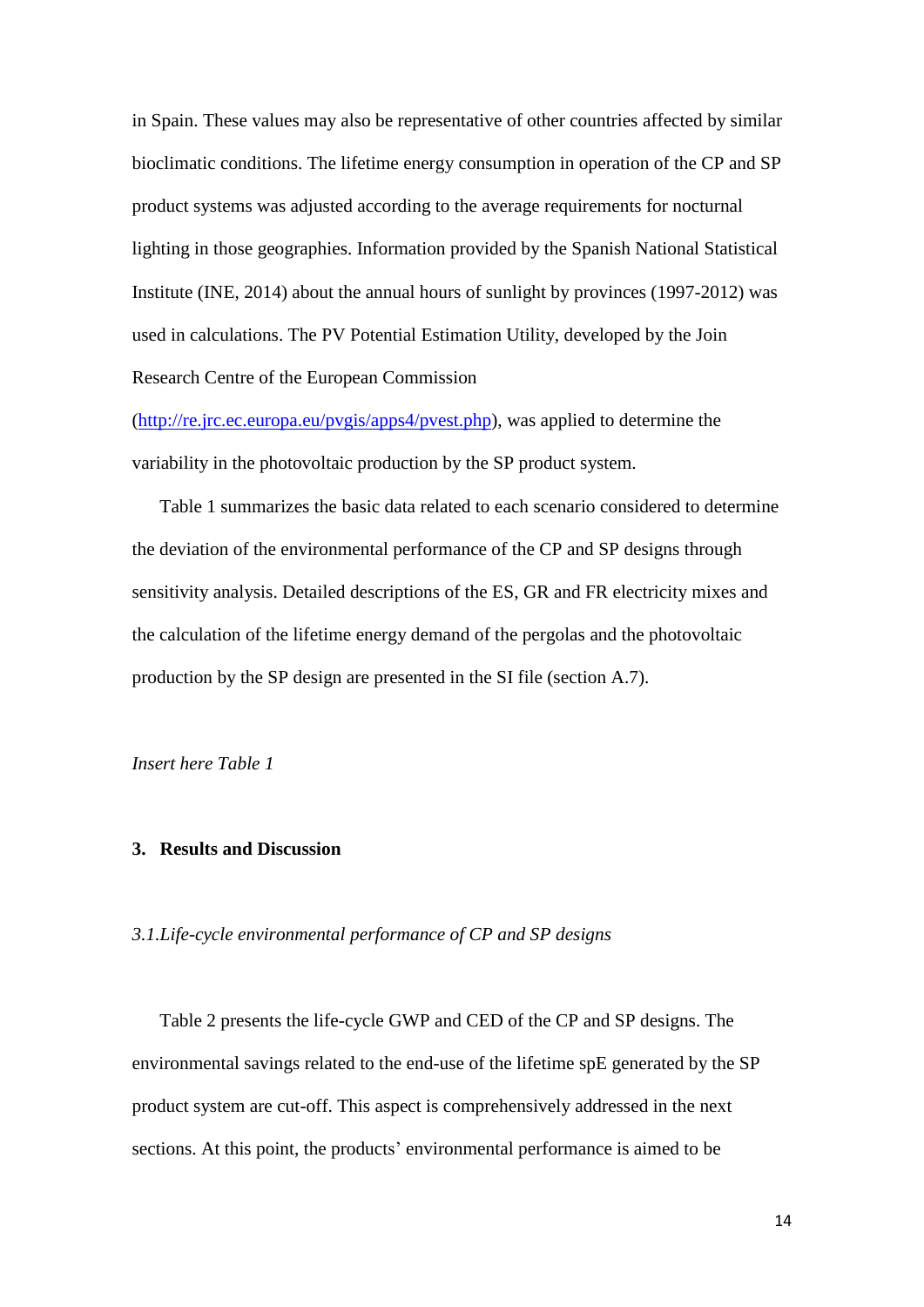compared by focusing exclusively on their structural design and energy consumption in operation.

## *Insert here Table 2*

The SP design contributes 32% less to GWP (- 2,295 kg  $CO<sub>2</sub>$  eq.) and 42% less to CED (- 61,208 MJ eq.) than the CP design. While the operation of the SP does not contribute to environmental impacts, the operation of the CP is the most critical hotspot. Electricity consumption by CP accounts for 62% of the total GWP and 73% of the total CED. The most relevant environmental aspect of the SP design is the material constituents, which contribute 71% to life-cycle GWP and 76% to life-cycle CED. The materials used in the SP design represent a 2.8 times higher contribution to GWP and 3.4 times higher contribution to CED than the materials employed in the CP design. Fig. 5 shows the relative contribution to GWP and CED by the type of materials employed in each pergola design.

## *Insert here Fig. 5*

The amount of steel used in the structure of the CP design accounts for 65% of the total GWP by the materials, whereas the concrete employed for the installation of the pergola in the public urban space represents 27% of the total GWP. The contribution to GWP by these materials is determined primarily by the primary energy requirements during their industrial processing. Thus, the steel structure and concrete foundation are also the dominant contributors to CED, with contributions of 78% and 10%, respectively.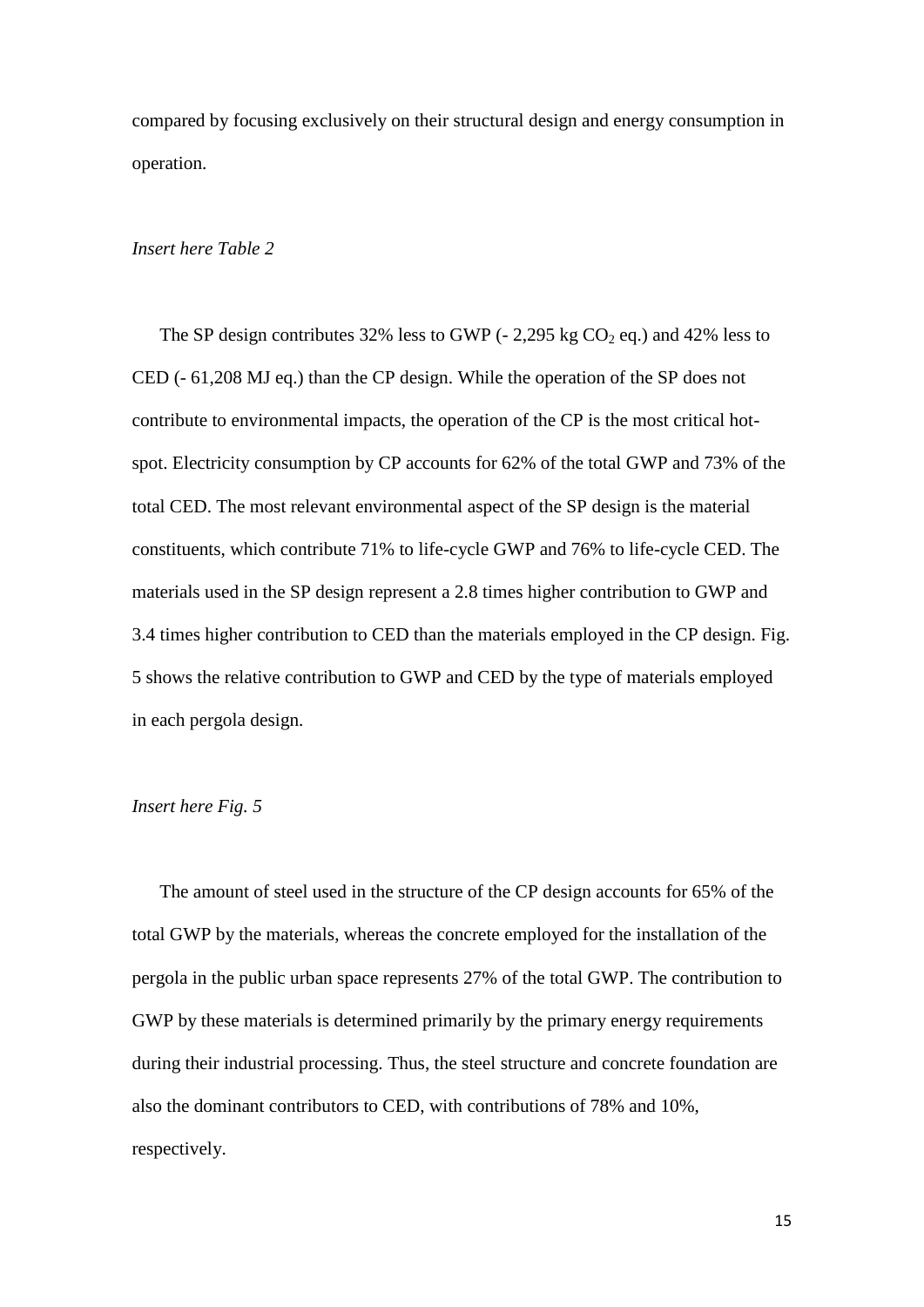The photovoltaic cover of the SP design, which contributes to a clean operation stage, contributes the most to GWP and CED amongst all the materials employed. Photovoltaic panels account for 37% of GWP and 39% of CED, which is mainly determined by the energy requirements for the industrial production of the photovoltaic cells. The aluminum structure also strongly contributes to GWP (39%) and CED (34%). Although LED lamps are high-energy efficient lighting products compared with fluorescence lamps, LEDs contribute 24% of GWP and 26% of CED. In this manner, materials embedded in the SP design account for a higher environmental burden than the materials used in the CP design. However, their environmental strength lies on the performance given to the operation of the product, which is the most critical stage of energy-related products (European Commission, 2009). Additionally, the SP design requires lower construction requirements and installation efforts compared with the CP design. Overall, the implementation of the SP design in substitution of the CP design would contribute to save 2,295 kg of  $CO<sub>2</sub>$  eq. and 61,208 MJ eq., even if the spE generated by the SP is not used for any purpose.

# *3.2.Passive contribution to sustainability by the implementation of the SP product system*

Fig. 6 shows the variability of the life-cycle GWP and CED of the CP and SP product systems according to different geographic emplacements (baseline latitude, Mediterranean latitude, and Atlantic latitude). The lifetime spE generated by the SP design is assumed to be poured into the electricity grid (Fig. 4) in substitution of an equivalent amount of an average-carbonized (ES), high-carbonized (GR) and lowcarbonized (FR) electricity grid mix.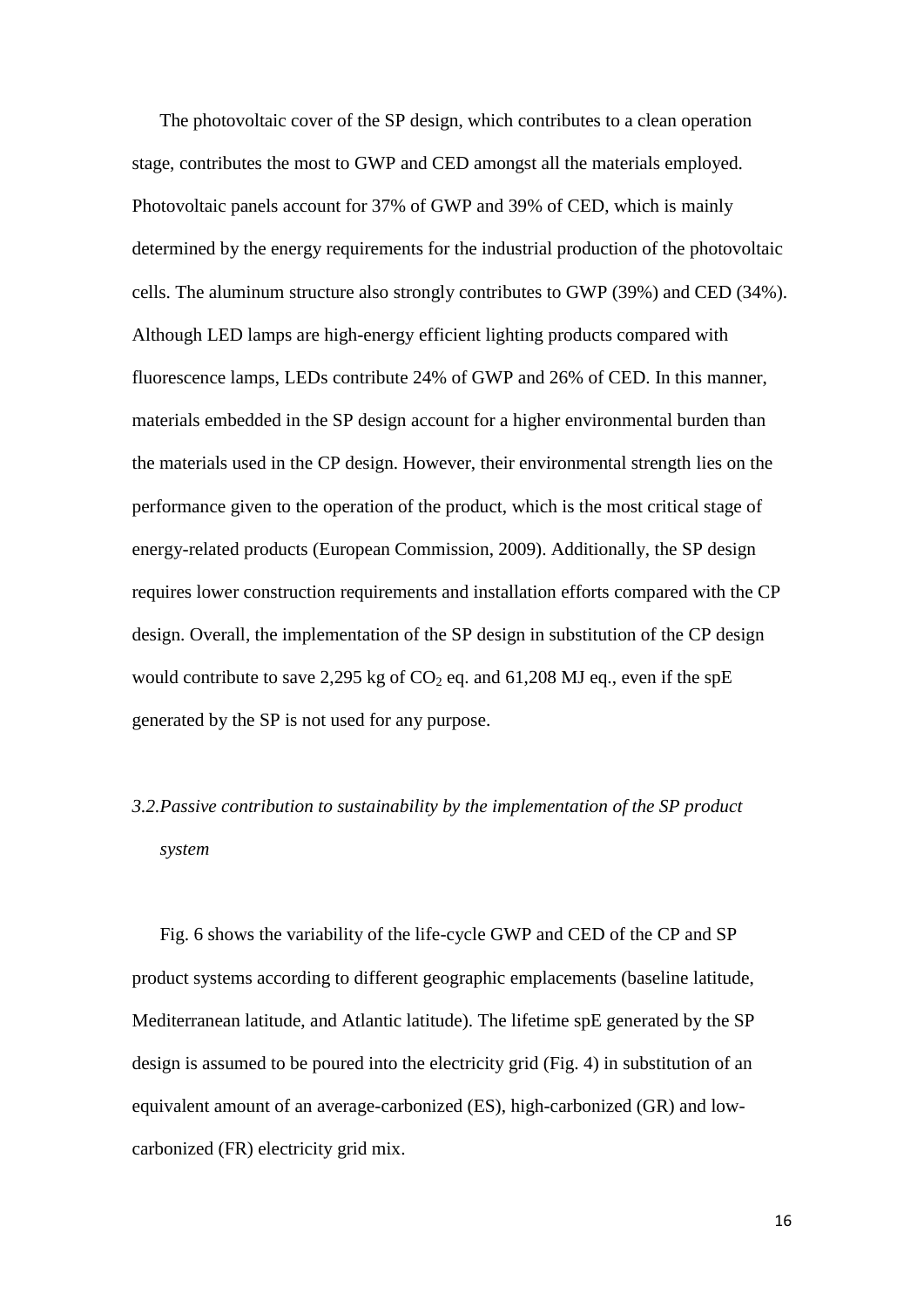#### *Insert here Fig. 6*

The difference in the life-cycle environmental performance of CP and SP product systems relies directly on the variability of the environmental impact of the operation stage according to the different scenarios considered.

As a general rule, higher nocturnal lighting requirements correspond to greater electricity consumption by the pergolas (Table 1); in addition, a higher carbon intensity of the electricity grid mix represents a greater environmental impact of the operation stage. However, this rule applies partially to the SP product system. In this case, the environmental burden of the operation stage is always zero given that the energy demand of nocturnal lighting is supplied by photovoltaic production (Table 2). Nevertheless, a greater lifetime spE generation and higher carbon intensity of the conventional electricity grid mix corresponds with larger environmental savings for the operation stage (Fig. 6).

Focusing on the baseline scenario, approximately 11,417 kWh of spE are required to compensate for the entire life-cycle GWP  $(4,820 \text{ kg CO}_2 \text{ eq.})$  of the SP design, whereas 8,301kWh of spE are sufficient to compensate the life-cycle CED (83,571 MJ eq.). The payback time of the total life-cycle environmental burden of the SP product system would account for 3 to 4 years of operation. After that, each kWh of spE poured into the electricity grid would contribute to net environmental savings. In this manner, the potential for environmental improvement of the implementation of the SP design in substitution of the CP product system would account for 211% in GWP (- 15,017 kg  $CO<sub>2</sub>$  eq.) and 252% in CED (-364,564 MJ eq.) in a timeframe of 10 years. However,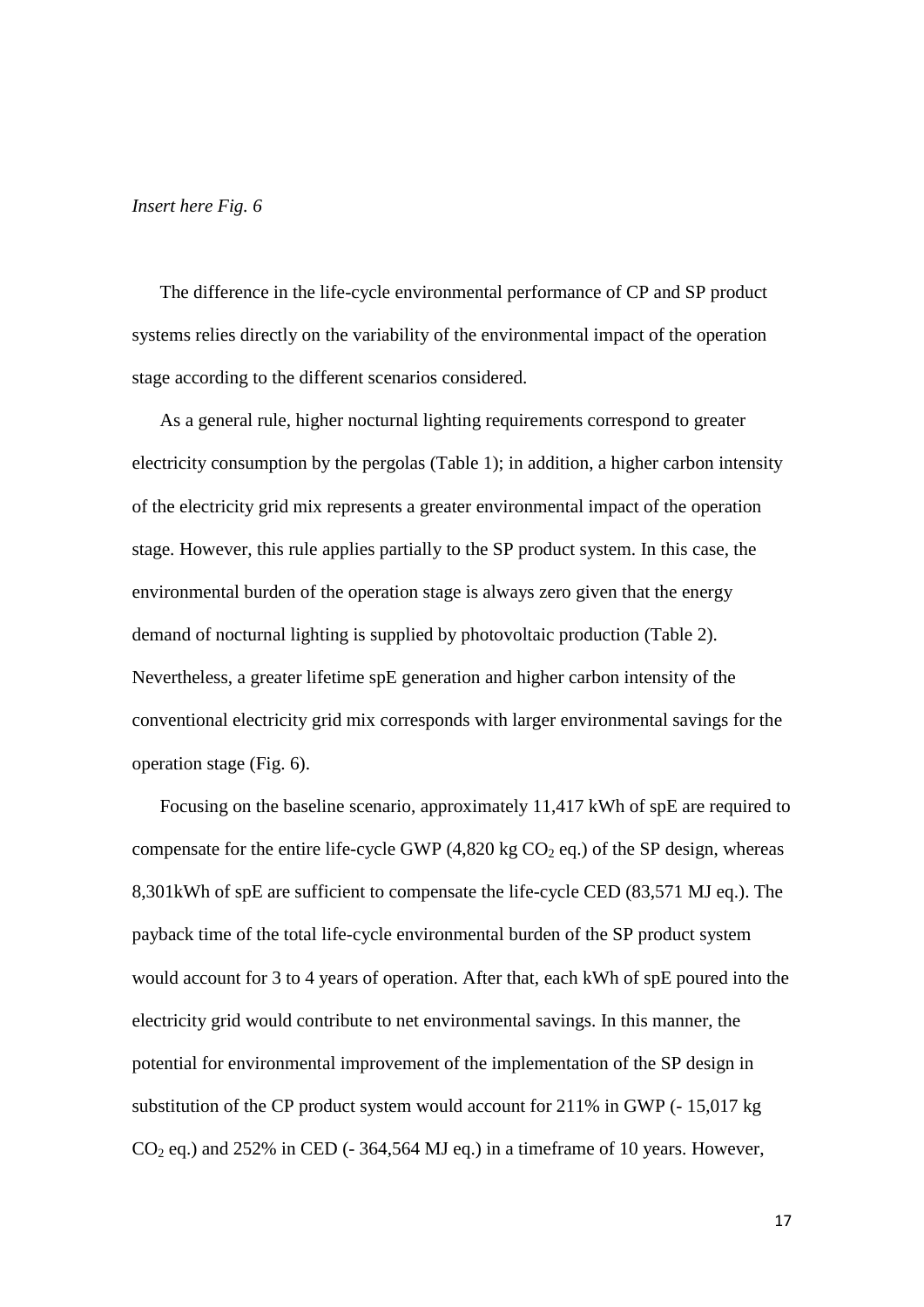these values might be lower or higher depending on the geographic emplacement of the product system. According to Fig. 6, the minimum potential for environmental improvement of the SP product system accounts for 49% in GWP ( $-$  2,080 kg CO<sub>2</sub> eq.) and 191% in CED (- 350, 394 MJ eq.), which represent notable environmental savings. In contrast, the maximum potential for environmental improvement accounts for 369% in GWP (47,187 kg CO<sub>2</sub> eq.) and 364% in CED (692,764 MJ eq.).

Table 3 summaries the most relevant environmental outcomes related to the lifecycle performance of the SP product system for the different case scenarios.

## *Insert here Table 3*

The SP product system exhibits the lowest potential for environmental improvement in Atlantic regions with a low-carbonized electricity grid mix. In these cases, the lifecycle GWP cannot be completely compensated but is greatly reduced. The life-cycle GWP payback time would be 15 to 18 years and would correspond to pouring an extra amount of 10,580 kWh to over 20,000 kWh of spE into the electricity grid.

The findings therefore demonstrate that the SP product system exhibits a higher potential for environmental improvement in geographic regions with high solar radiation and high-carbonized electricity grid mixes. In these locations, the life-cycle GWP of the SP product system could be amortized after 1 to 4 years of operation. Thus, an important amount of clean spE would be generated, which would contribute to achieve notable net environmental savings over time. Using the total lifetime GWP savings of the SP product system for the baseline scenario (15,017 kg  $CO<sub>2</sub>$  eq.) as a reference, the savings can be increased by a maximum of 214%.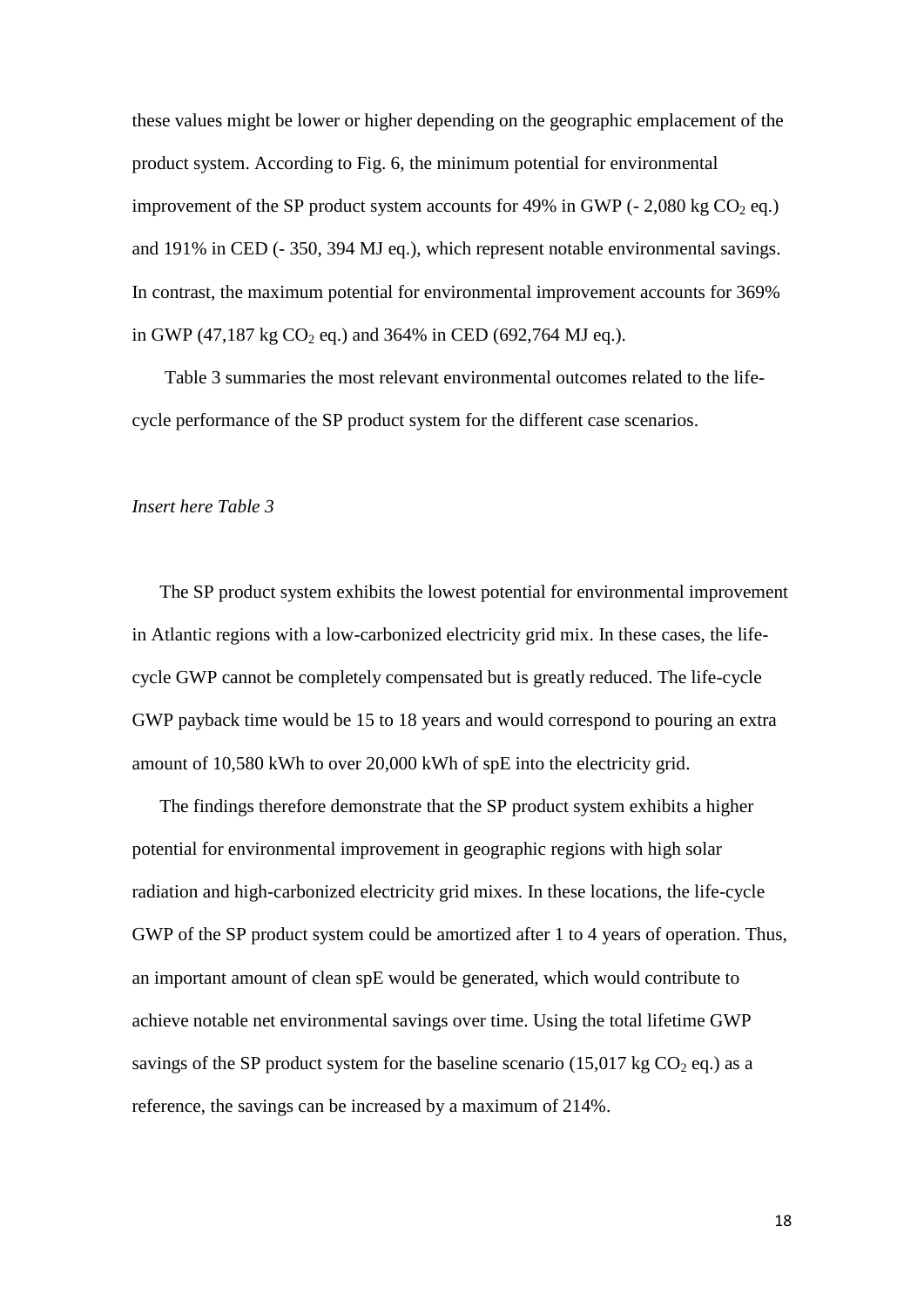Regarding the CED indicator, the savings are remarkable for all the scenarios considered. The life-cycle CED of the SP product system can be amortized after 1 to 3 years of operation. The CED value of the electricity grid mixes considered in the calculations is high (Table 1) even for the low-carbonized mix (FR) due to the input of nuclear power (see section A.7 from the SI file). Therefore, the environmental performance of the SP product system exhibits a different behavior for CED when the system is assumed to be implemented in geographic regions with a low-carbonized electricity grid mix. Using the total lifetime CED savings of the SP product system for the baseline scenario (364,564 MJ eq.) as a reference, the savings can be reduced by only 4% (SP implemented in an Atlantic geography with an average-carbonized electricity grid mix, ES) or by 90% (SP implemented in a Mediterranean geography with a high-carbonized electricity grid mix).

All the findings indicate that the implementation of the SP design in the public space of cities would contribute to provide comfort for pedestrian mobility (diurnal shadow and nocturnal lighting) with no environmental cost but only environmental savings. Nevertheless, the overall environmental savings could be increased if a specific enduse $(r)$  of the spE generation by the SP design is actively promoted.

# *3.3.Active contribution to sustainability by the implementation of the SP\_eBike (concept)*

## *3.3.1. Clean e-bike charging*

The amount of clean spE generated by the SP design could be encouraged to be used for providing a sustainable service of public charging of e-bikes. Table 4 lists the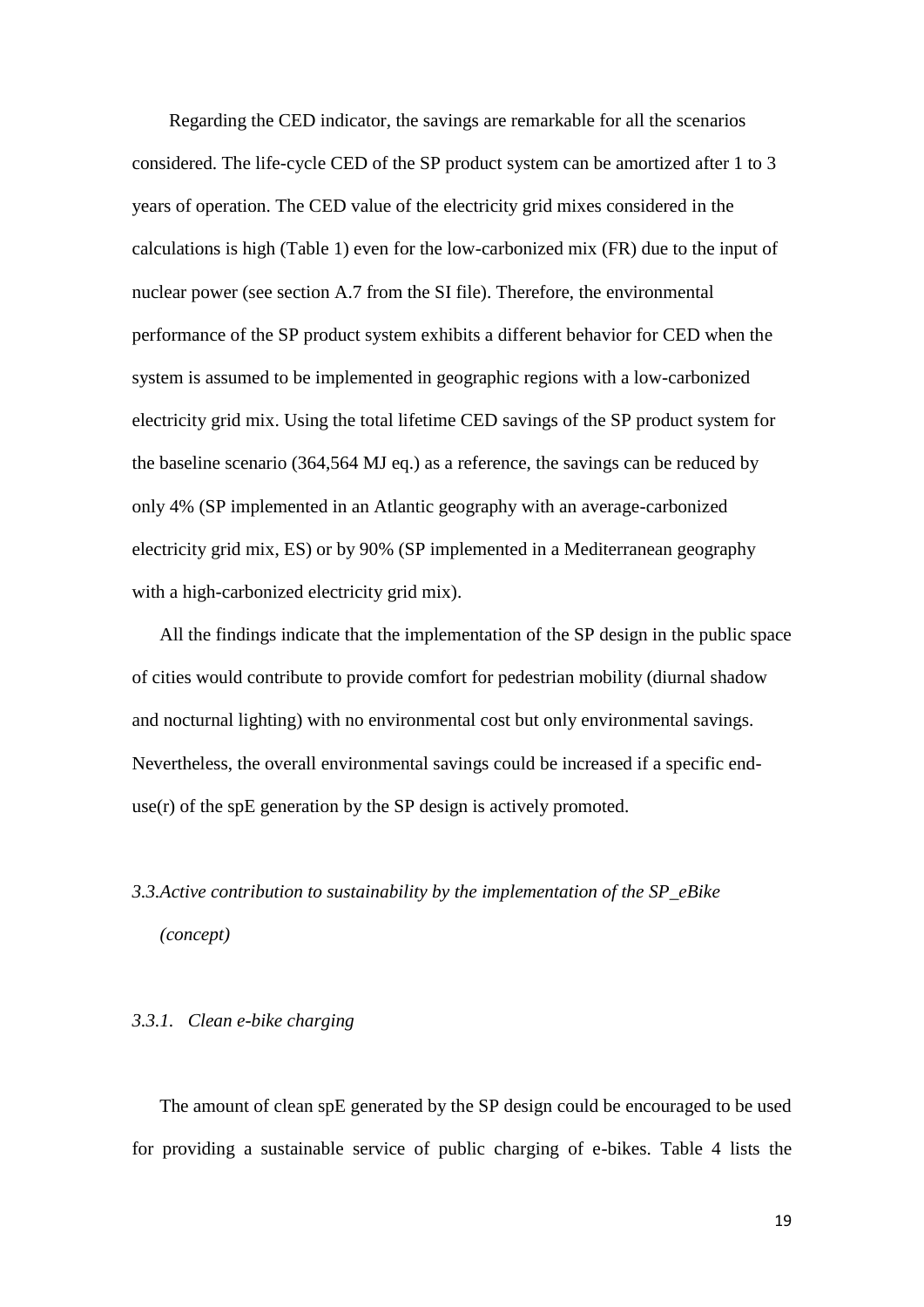number of e-bikes that could be daily charged using clean spE based on the different scenarios considered. At this point, the SP product system is re-defined as the SP\_eBike concept.

The minimum, average and maximum number of daily charged e-bikes was determined based on the specificities related to battery capacity and the charging time of conventional e-bikes (section A.7 from SI).

## *Insert here Table 4*

Depending on the geographic emplacement, the electricity grid mix and the model of e-bikes used, a minimum of 2 e-bikes to a maximum of 9 e-bikes could be charged daily per module  $(23 \text{ m}^2)$  of the SP\_eBike concept implemented in the urban public space of cities. Only in geographic regions with a very low-carbonized electricity grid mix (e.g., FR), there would be no opportunity to offer clean e-bike charging.

The additional infrastructure requirements for the SP\_eBike concept are considered to be minimal. Each column (x4) of the product system can be used as an e-bike plug-in (i.e., one plugged e-bike per column). A plug-holder bar can be installed (see Fig. 4) when the number of e-bikes to be charged daily is greater (i.e., more than four). In this manner, the same electrical connection of the pergola to the municipal low-voltage network, the structure of the product system and part of its electrical components and equipment can be directly used to supply power to e-bikes. This fact also provides a multifunctional character to the material structure of the product system.

E-bikes can travel an average range of  $30 - 40$  km (on a single charge) at the speed of 25 to 45 km/h with a consumption of 1 to 1.5 kWh/100 km (Weinert et al., 2008).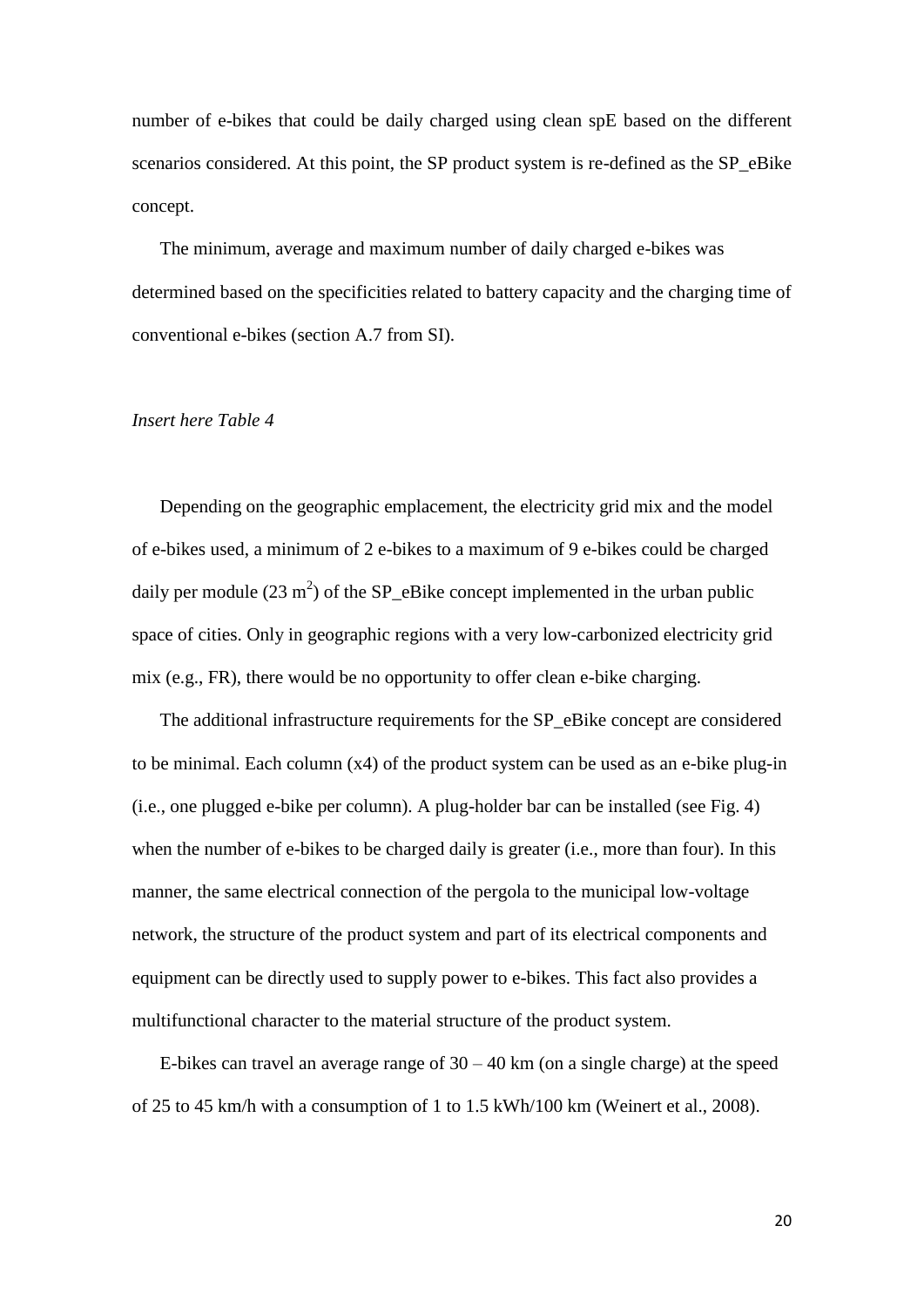These vehicles thus offer high performance to cover daily urban commuting at a minimum energy and environmental cost.

The small size of the battery pack makes e-bikes very good candidates for receiving the benefits of charging via [solar power](http://en.wikipedia.org/wiki/Solar_power) input or other renewable energy resources. Thus, many companies are capitalizing "solar parking lots" in which e-bike riders can charge their e-bikes while parked under photovoltaic panels (i.e., Sanyo's [solar lots,](http://inhabitat.com/2009/07/27/solar-forest-charging-system-for-parking-lots/) located in Tokyo's Setagaya ward; INHABITAT, 2010). In this manner, one of the most controversial aspects related to the environmental performance of the use of electric vehicles, which relies on the carbon intensity of the electricity grid mix used for daily battery charging (Doucette and McCulloch, 2011), could be easily solved for e-bikes using local photovoltaic production systems. In this process, the implementation of the SP\_eBike concept can play an instrumental role in the design of "solar parking" networks" for e-bikes.

The deployment of a four-module of the SP\_eBike concept (approximately  $92 \text{ m}^2$  of "solar parking") could supply sufficient clean energy to charge 8 to 36 e-bikes by day. These e-bikes would not contribute any environmental impact during their use by riders. These findings demonstrate the viability of promoting the implementation of the SP\_eBike concept to support a sustainable service of public e-bike sharing. Much knowledge and expertise on the administration of conventional bike-sharing systems that has already been implemented in many cities worldwide (EPOMM, 2013; OBIS, 2011) could be used for the conceptualization, planning and management of "sustainable e-bike sharing programs." Tourist areas may represent interesting urban hot-spots for the implementation of the SP\_eBike concept to support green tourism initiatives. Tourists can use e-bikes for clean sightseeing instead of using conventional motorized transportation systems. E-bikes can also be very useful for people living in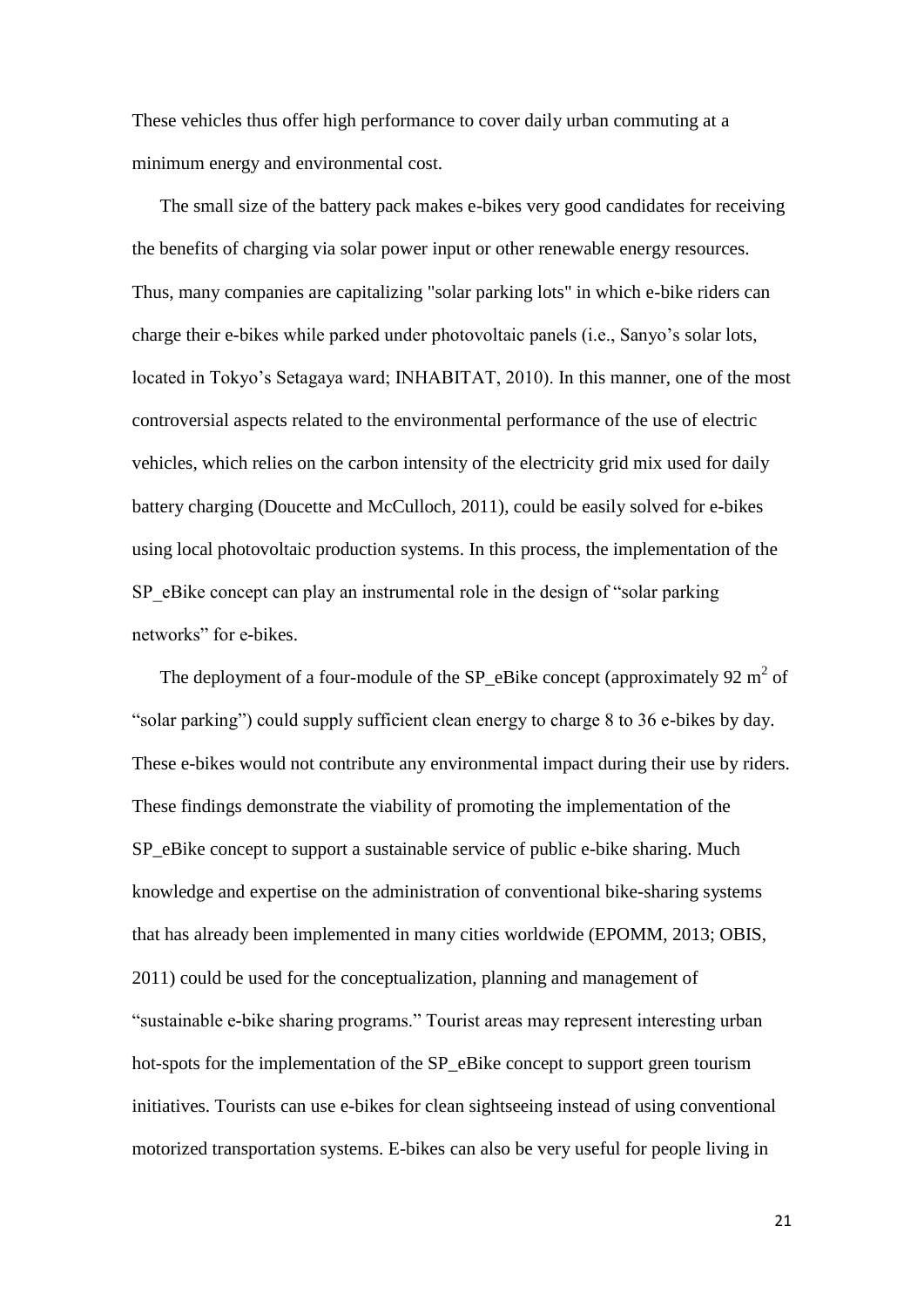hilly urban areas where riding a conventional bike would prove too strenuous for many to consider taking up cycling as a daily means of transport. People who need assistance, as could be the case for elderly citizens, can also take advantage of the use of e-bikes to move throughout the city with the additional incentive of achieving greater health improvements due to softer exercise (Oja et al., 2011). In this manner, steep urban areas with a high density of elderly people can represent another interesting dedicated hotspot for the deployment of the SP\_eBike concept. In all cases, the promotion of sustainable e-bike sharing programs could directly contribute to reduce the use of petrol-fuelled private and public conventional means of transportation and diminish pollutant emissions.

#### *3.3.2. Environmental performance of CP\_CCSeBike and SP\_eBike product systems*

In this scenario, the life-cycle environmental performance of the SP\_eBike concept is compared with the CP\_CCSeBike product system (section 2.3.2) to determine the extra potential for environmental improvement that can be achieved through smart decision-making in the eco-design of products and services.

Fig. 7 compares the life-cycle GWP and CED of the CP\_CCSeBike and SP\_eBike product systems for various geographic emplacements with variable carbonized electricity grid mixes. The amount of clean lifetime spE (Table 3) and the corresponding potential number of daily charged e-bikes (Table 4) were taken as references to compare the environmental impacts among product systems under equivalent functional conditions.

#### *Insert here Fig. 7*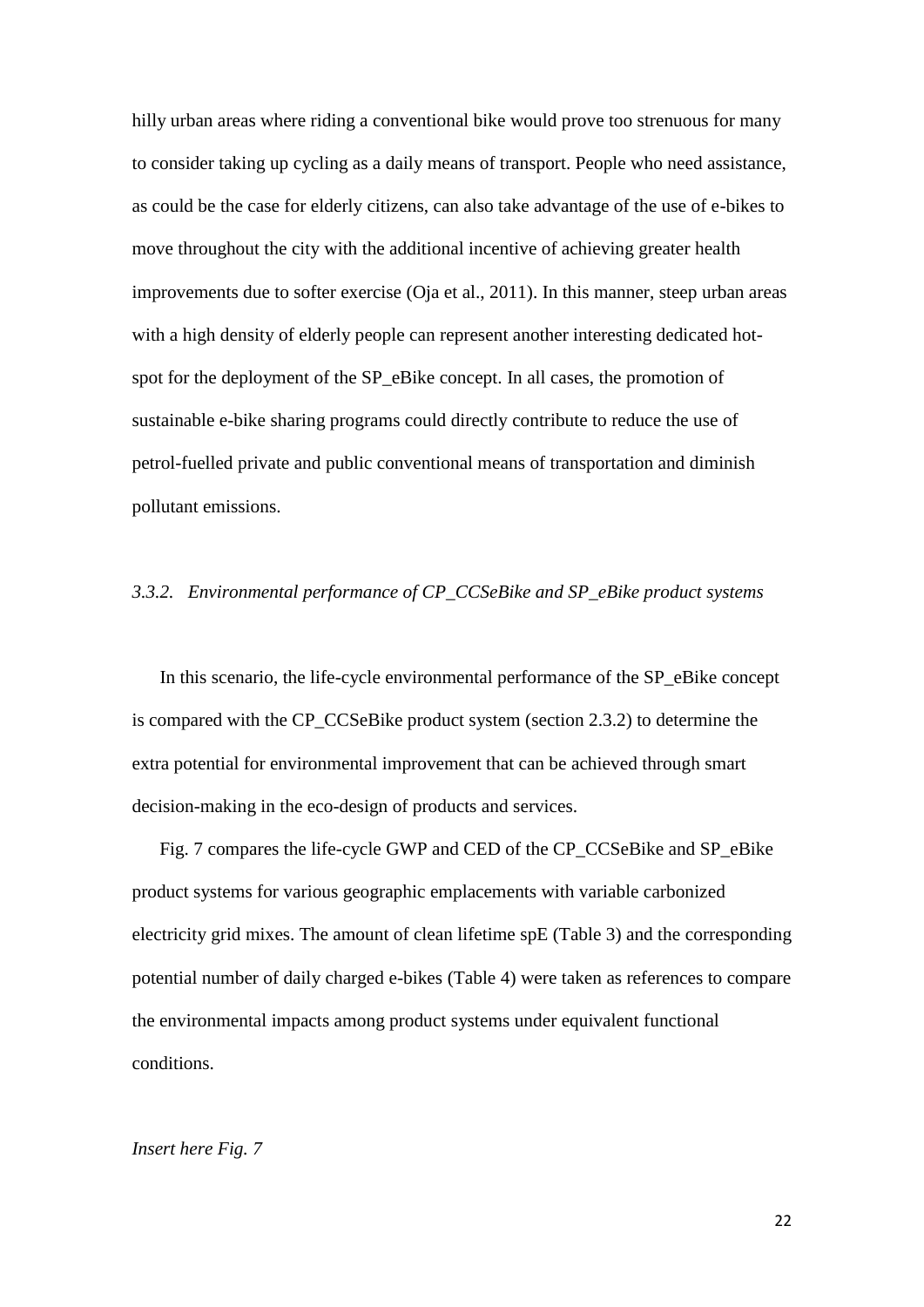In this scenario, the life-cycle GWP and CED related to the SP\_eBike concept are always zero. The environmental burden of the product system is assumed to be compensated first through the substitution of conventional electricity from the grid mix, except when the electricity grid mix is very clean (e.g., FR). The life-cycle environmental GWP and CED of the CP\_CCSeBike product system correspond to the function of providing shadow and nocturnal lighting for pedestrian mobility, including the additional function and infrastructure requirements for supplying conventional electricity for e-bike charging (Fig. 4).

The explanations provided in the scenario of passive contribution to sustainability also apply for this analysis. The main difference in the life-cycle environmental impact of the CP\_CCSeBike product system compared with the SP\_eBike concept relies on the additional environmental burden of the functionally equivalent conventional public charging station. A slight environmental improvement (less than 1%) would be achieved by the encouragement of the use of the spE generated by the SP product system for e-bike charging. These environmental improvements account for an extra savings of 35 to 71 kg of  $CO_2$  eq. and 710 to 1,281 MJ eq. Although, the additional environmental gains are minimal, the SP\_eBike concept represents a multifunctional product system that can play a key role in the design and support of sustainable multimodal mobility networks in smart cities. An integral service of comfort for pedestrian mobility and green energy for e-bike use can be supported without environmental burden. Thus, this concept can represent an interesting business and socio-political opportunity for companies and local governments committed to the promotion and management of clean and energy-efficient urban mobility networks. The implementation of these urban elements can contribute to induce cycling mobility to the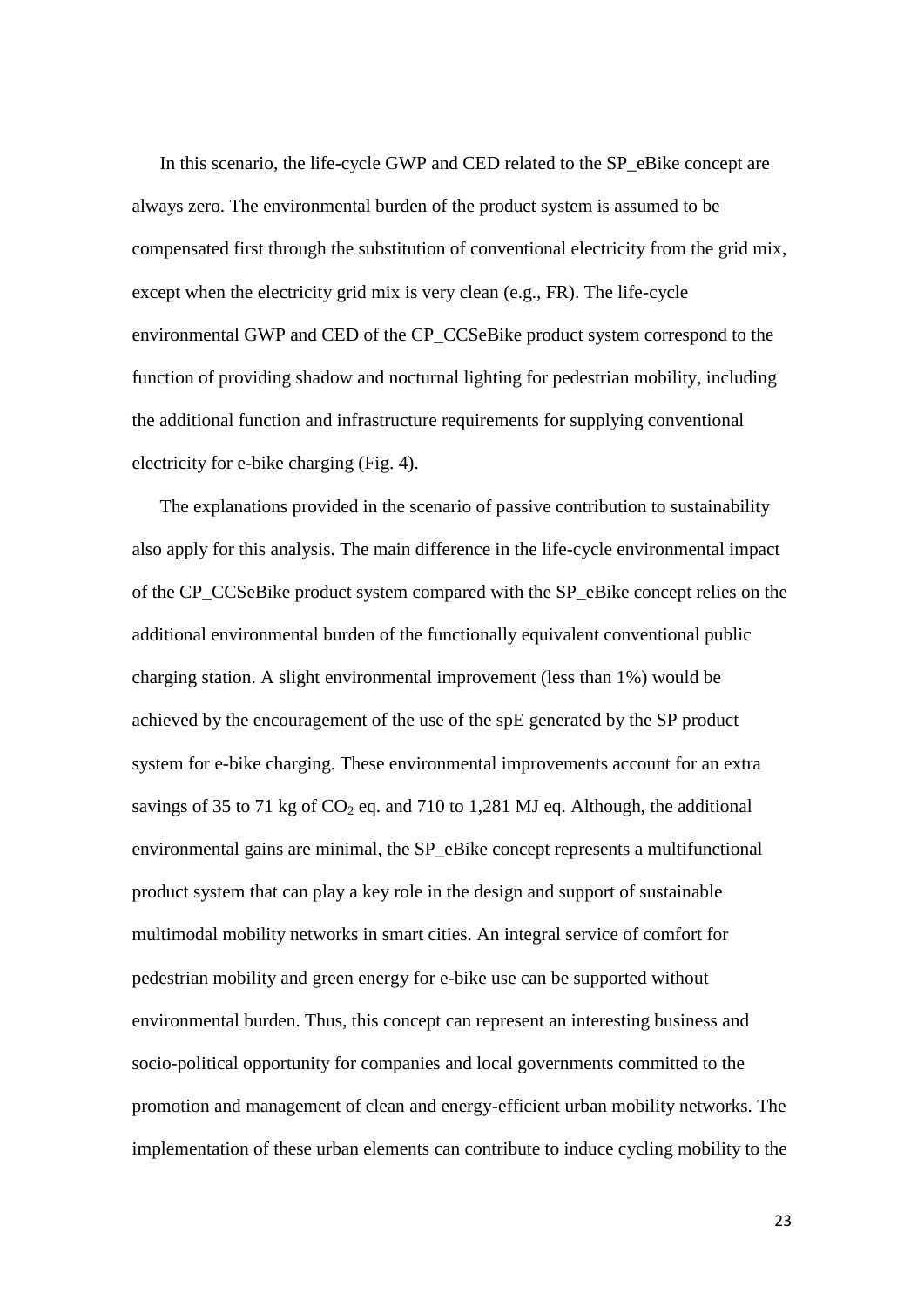detriment of conventional high-pollutant motorized vehicles, which is a critical issue for transport sustainability. Additionally, the SP\_eBike concept could be used in the planning and management of clean-energy-storage urban networks. The batteries of ebikes could be used as storage systems for solar energy to supply clean energy to the pergola´s lighting system or to the local lighting network as an alternative to provide energy security. These circumstances could contribute to generate additional environmental savings to be attributed to this urban element.

It is therefore demonstrated that infrastructure design plays a key role in effectively mitigating environmental impacts from urban mobility. Sustainable mobility can be greener than relying only on the promotion of a shift toward more environmentally friendly modes of transportation for vehicle technology improvement.

## **4. Conclusions and policy implications**

A shift to more environmentally friendly modes of mobility is essential to reduce oil consumption and pollutant emissions in cities. In this process, better urban planning and design play a central role in effectively encouraging the creation of clean and energyefficient mobility networks. However, the provision of infrastructures and urban elements to support sustainable mobility can contribute an important environmental burden if their design lack the integration of comprehensive life cycle environmental criteria.

This research has showed that the deployment of a conventional design of urban pergola and charging station to support pedestrian and e-bike mobility can account for 351 GJ to over 694 GJ of energy consumption and contribute 3.6 tons to over 47 tons of  $CO<sub>2</sub>$  eq. emissions in a timeframe of 10 years depending on the geographic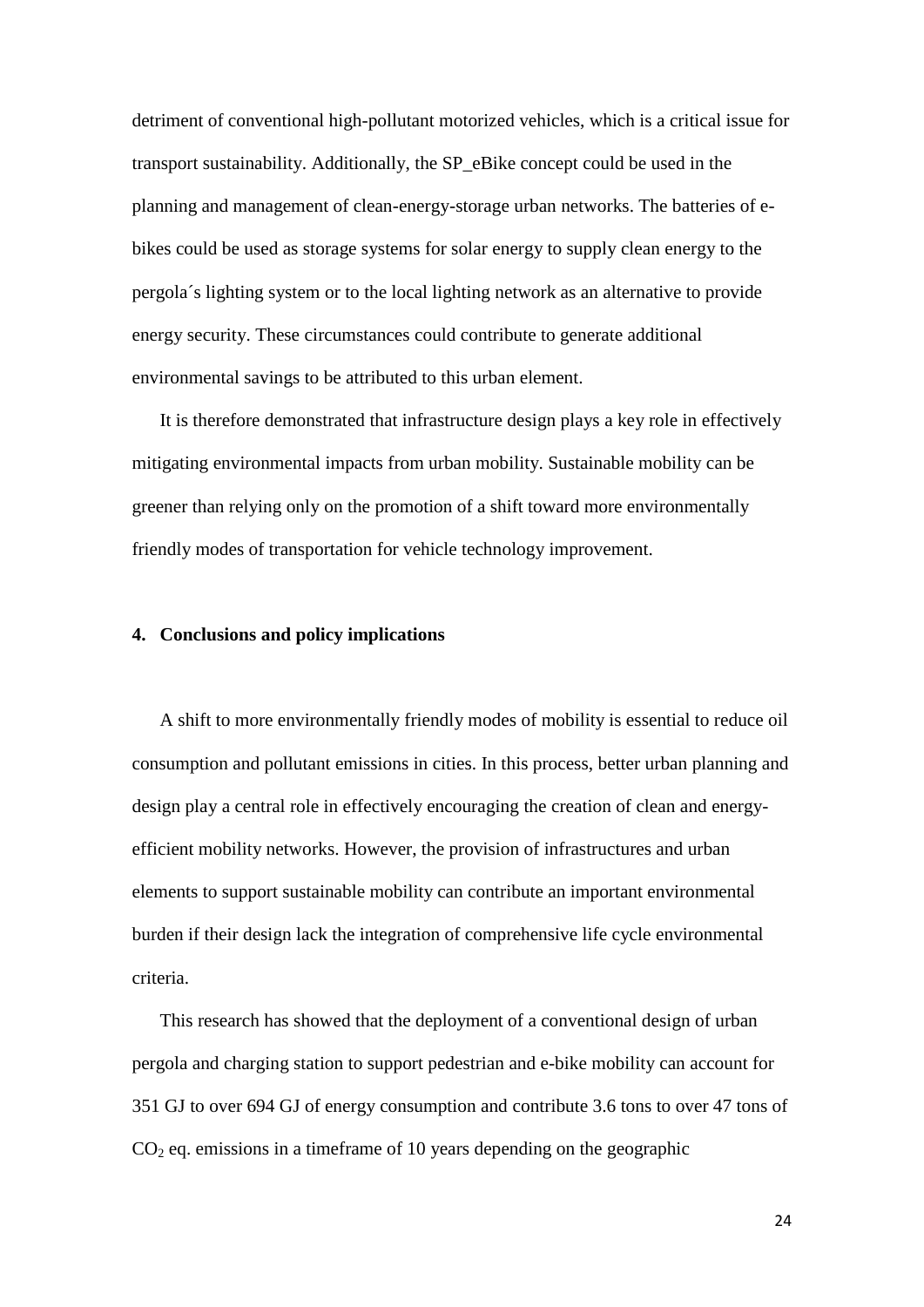emplacement and electricity grid system. However, these environmental burdens can be largely minimized or completely avoided. Findings have demonstrated that there is a great potential to support a carbon-free and high energy-efficient urban multimodal mobility through the eco-design of urban elements. The implementation of solar pergolas with surplus photovoltaic production can provide diurnal shadow, nocturnal lighting and green electricity for pedestrian and e-bike mobility with no environmental cost and only environmental savings. Geographic regions with high solar radiation and a high-carbonized electricity grid mix represent the most suitable hot-spots for the implementation of this type of urban elements.

Although a specific product system has been evaluated, the findings are widely relevant. Instead of solely maximizing infrastructure provision, the deployment of ecodesigned (versatile and multifunctional) urban elements in relevant hot-spots of the urban space can play an instrumental role in the support of clean multimodal mobility networks. Given the increasing global investment in urban refurbishment and new infrastructure provision to stimulate a shift in urban mobility patterns, this best practice can contribute to achieve significant energy and environmental savings at the entire city scale. In this sense, eco-design is a high valuable tool for the conceptualization, design, development and management of innovative solutions that lead to achieve carbon-free mobility logistics, which is a key action in the context of the development of future smart cities.

To accomplish energy and environmental targets in cities (i.e. Europe 2020) while satisfying the growing mobility needs and aspirations of citizens, it is essential that policy makers from local and regional governments give proper consideration to the relevance of adequate infrastructure design and provision in the different action plans related to the encouragement of clean mobility and sustainable urban development.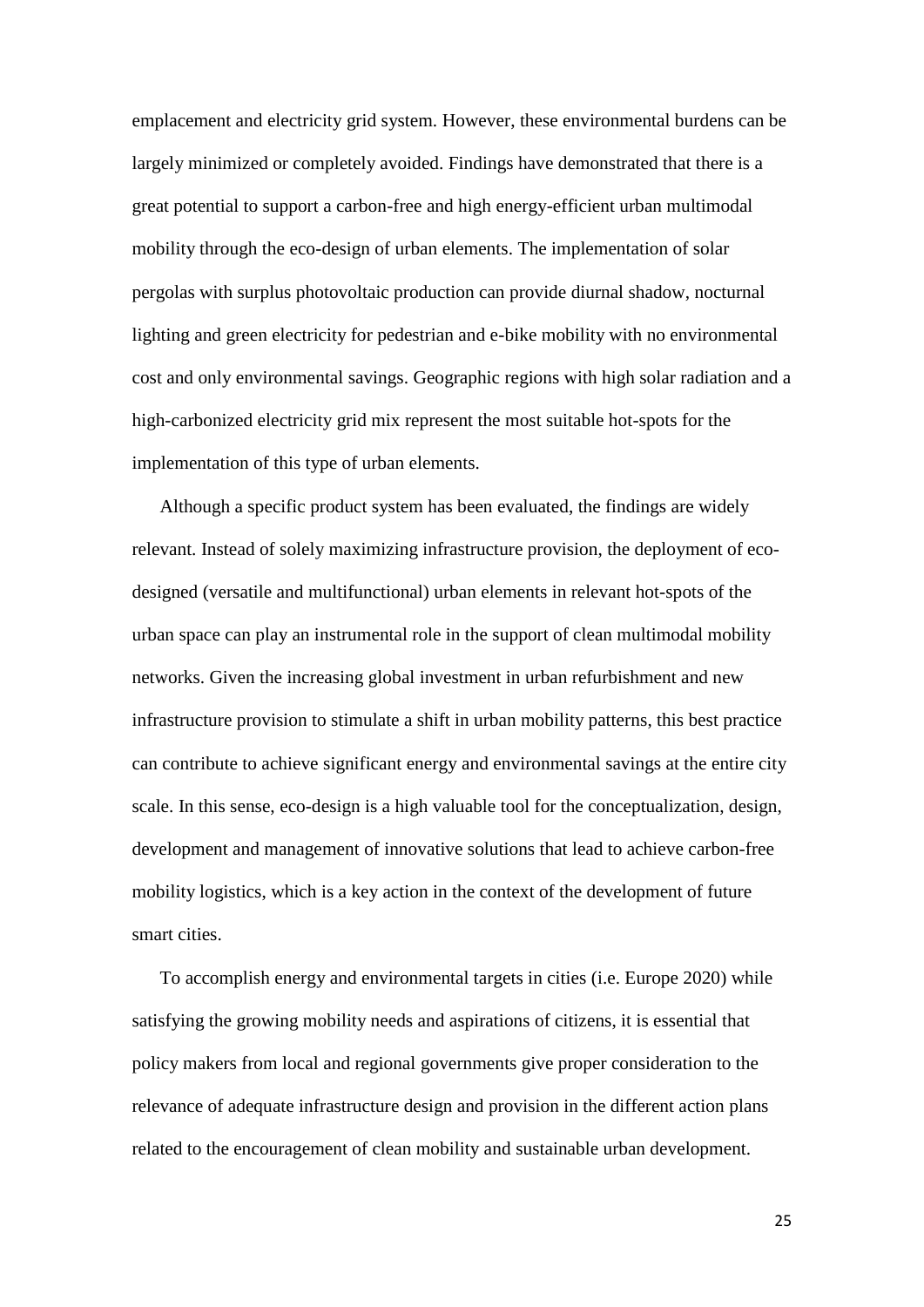These action plans should integrate a set of guidelines, requirements and recommendations for the eco-design and eco-innovation of urban elements to minimize long-term environmental burdens in cities. The encouragement of the identification of synergies between different urban elements already implemented in cities to support sustainable mobility could bring interesting ideas to stimulate the design of versatile multifunctional products and services, which could provide notably resource savings. In this process, it is essential that public administrations, urban planners, mobility managers and infrastructure providers have access to complete environmental studies and information related to the performance of different urban mobility alternatives and scenarios for a robust sustainability-based decision-making. This environmental studies should also include the effect that the deployment of multifunctional urban elements and infrastructure may have on diversion factors and induced demand related to urban mobility, which are critical issues for transport sustainability. As a result, integrated solutions can be identified to promote strategic and smart infrastructure investment that ensure high environmental performance in cities.

## **Supplementary Electronic Material**

Further descriptions and data related to the eco-design methodological framework, analytical scenarios and environmental outcomes are available in the electronic version of this article.

## **Acknowledgments**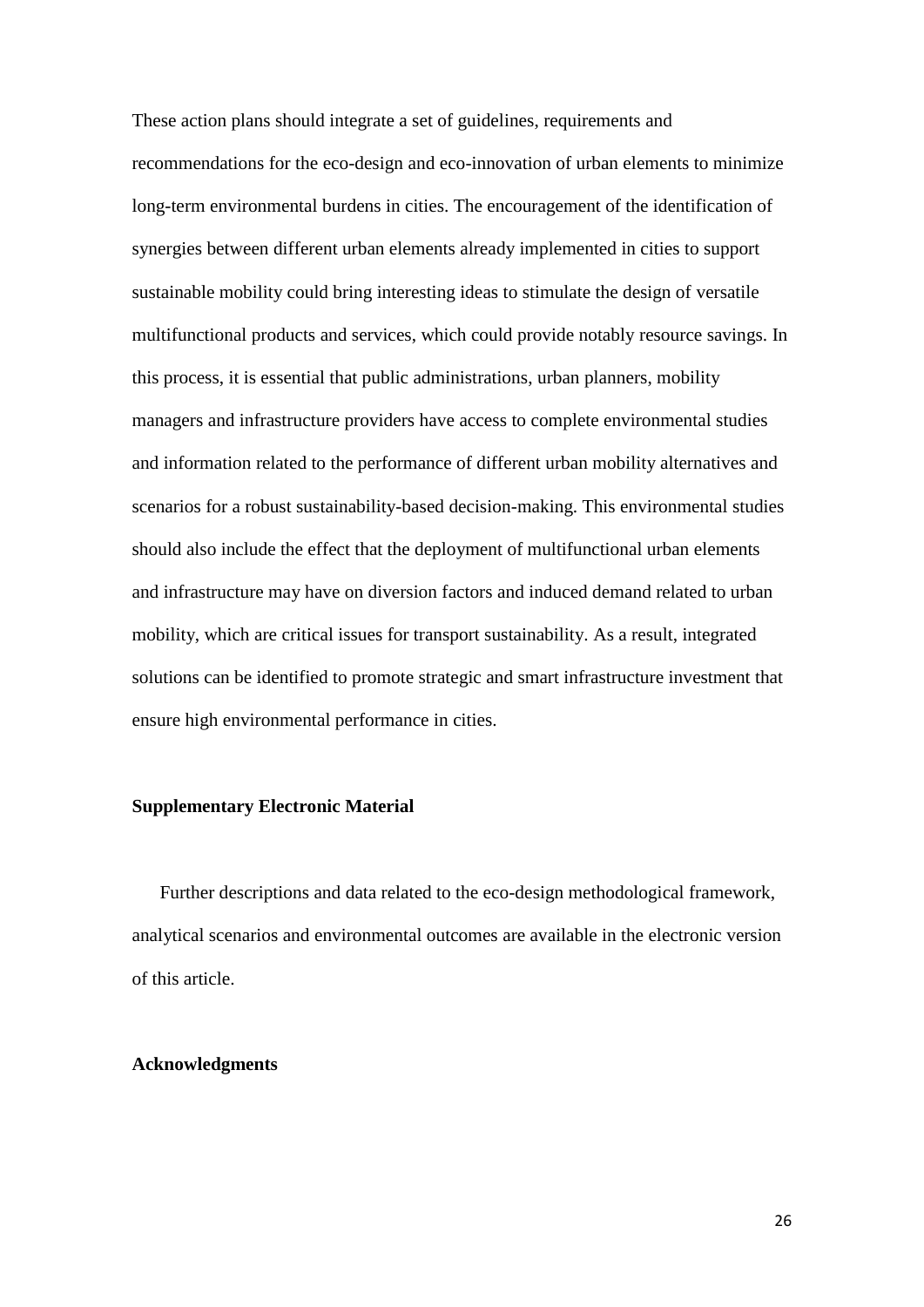The authors would like to acknowledge ENISA (Empresa Nacional de Innovación) for its financial support for the development of the ecodesign project and all the technical staff from Santa & Cole Designers for their invaluable and fruitful collaboration throughout the development of the research. The authors also acknowledge the Department of Education, Universities and Research of the Basque Government and the Spanish Ministry of Education, Culture and Sport for awarding a research scholarship to Joan-Manuel F. Mendoza (BFI09.257) and Esther Sanyé-Mengual (AP2010-4044), respectively.

## **References**

Chester, M., V., Horvath, A., 2009. Environmental assessment of passenger transportation should include infrastructure and supply chains. Environ. Res. Lett. 4(024008), 1-8.

Chester, M. V., Horvath, A., Madanat, S., 2010. Comparison of life-cycle energy and emissions footprints of passenger transportation in metropolitan regions. Atmospheric Environ. 44, 1071-1079.

CPRAC, 2012. Greening the Entrepreneurial Spirit of Mediterraneans - Training Program on Green Entrepreneurship and Eco-Design. Regional Centre for Cleaner Production, Barcelona.

Dave, S., 2010. Life cycle assessment of transportation options for commuters. Master thesis. Massachusetts Institute of Technology (MIT).

Doucette, R. T., McCulloch, M. D., 2011. Modeling the  $CO<sub>2</sub>$  emissions from battery electric vehicles given the power generation mixes of different countries. Energy Policy 39, 803–811.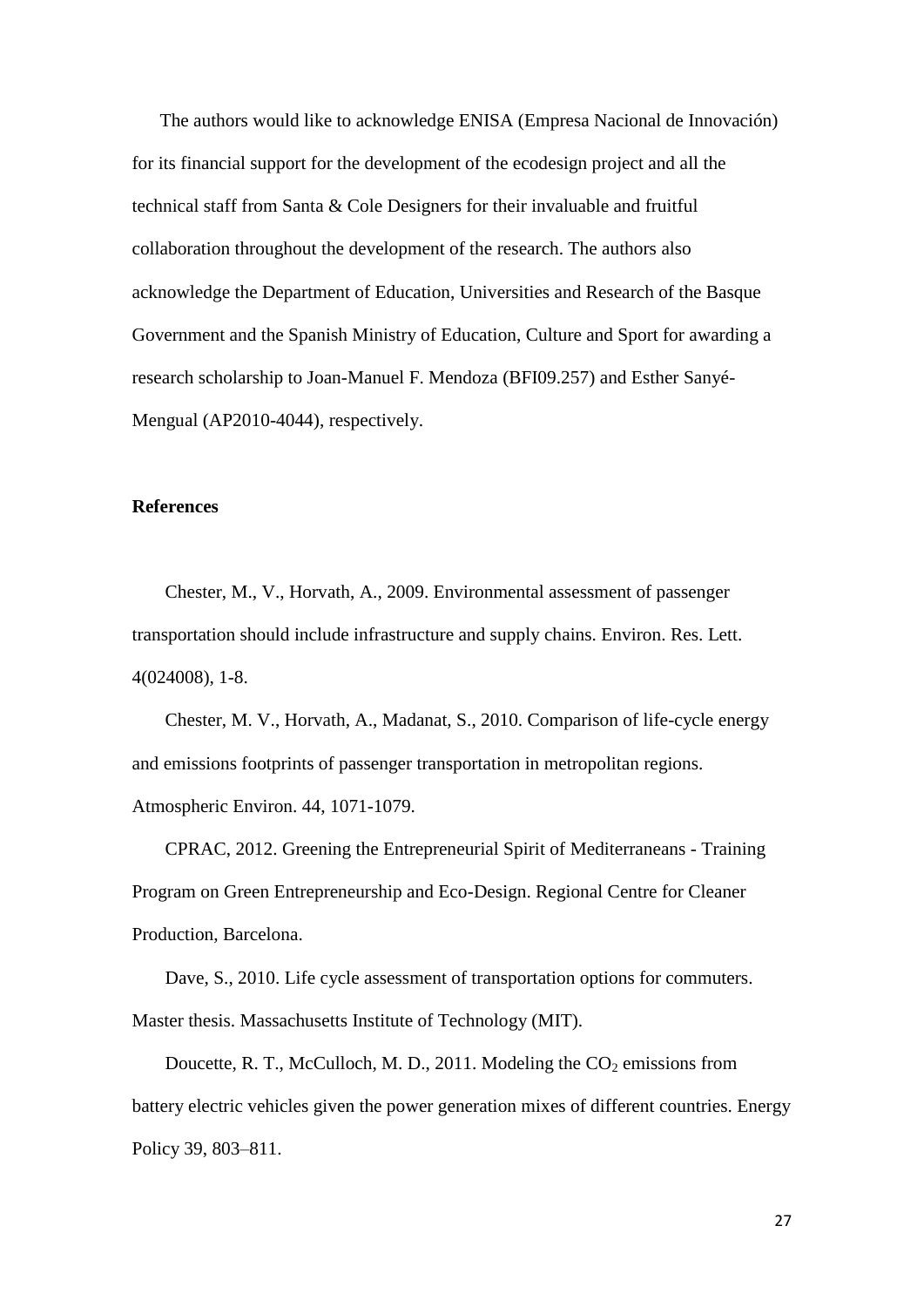ERTRAC, EPoSS and SmartGrids, 2012. European Roadmap Electrification of Road Transport. Second Edition. Report prepared by the members of the European Road Transport Research Advisory Council, the European Technology Platform of Smart Systems Integration, and the Smart Grids European Technology Platform.

ETRA, 2013. Contribution for the European Commission's stakeholders' consultation on the European Strategy on clean and energy efficient vehicles. The European Two-wheel Retailers' Association (ETRA), Belgium.

European Commission, 2007a. Sustainable Urban Transport Plans Preparatory Document in relation to the follow-up of the Thematic Strategy on the Urban Environment. Technical Report - 2007/018. ISBN 978-92-79-06955-0. Office for Official Publications of the European Communities, Luxembourg.

European Commission, 2007b. Green Paper: Towards a new culture for urban mobility. Communication from the Commission of the European Communities, COM(2007) 551 final.

European Commission, 2009. Directive 2009/125/EC of the European Parliament and of the Council establishing a framework for the setting of ecodesign requirements for energy-related products. Official Journal of the European Union, L 285/10-35.

European Commission, 2010. Europe 2020: A strategy for smart, sustainable and inclusive growth. Communication from the Commission, COM(2010) 2020.

European Commission, 2011. White Paper: Roadmap to a Single European Transport Area – Towards a competitive and resource efficient transport system, COM(2011) 144 final.

Eurostat, 2011. Eurostat regional yearbook 2011. ISSN 1830-9674. Cat. No: KS-HA-11-001-EN-C. Publications Office of the European Union, Luxembourg.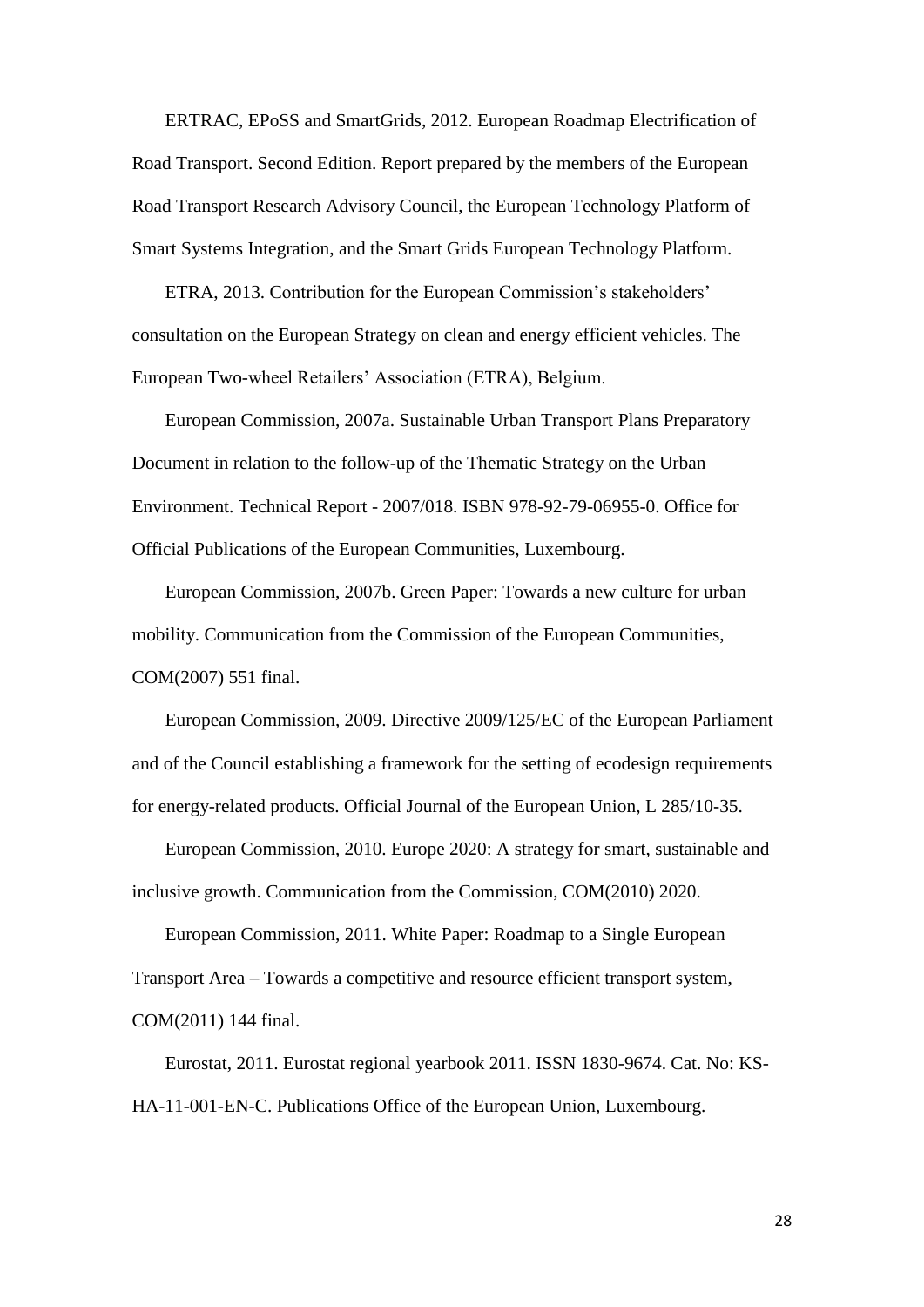European Commission, 2012. Ecodesign your future. How Ecodesign can help the environment by making products smarter.

[http://ec.europa.eu/enterprise/policies/sustainable-business/ecodesign/index\\_en.htm](http://ec.europa.eu/enterprise/policies/sustainable-business/ecodesign/index_en.htm)

European Commission, 2013a. Horizon 2020 – Work Programme 2014-2015:

Smart, green and integrated transport. European Commission Decision C (2013)8631 of 10 December 2013.

European Commission, 2013b. European Innovation Partnership on Smart Cities

and Communities - Strategic Implementation Plan. [http://ec.europa.eu/eip/smartcities/.](http://ec.europa.eu/eip/smartcities/)

Fundación ECA - BUREAU VERITAS, 2012. Balance General de la Bicicleta

Pública en España. Corominas, X., Anaya, E., Castro, A. ISBN: 978-84-940098-7-7. González-García, S., García-Lozano, R., Buyo, P., Pascual, R.C., Gabarrell, X.,

Rieradevall, J., Moreira, M. T., Feijoo, G., 2012a. Eco-innovation of a wooden based modular social playground: application of LCA and DfE methodologies. J. Clean. Prod. 27, 21-31.

González-García, S., García-Lozano, R., Moreira, M.T., Gabarrell, X., Rieradevall, J., Feijoo, G., Murphy, R. J., 2012b. Eco-innovation of a wooden childhood furniture set: An example of environmental solutions in the wood sector. Sci. Total Environ. 426, 318–326.

Guinée, J.B. (ed.), Gorrée, M., Heijungs, R., Huppes, G., Kleijn, R., de Koning, A., van Oers, L., Sleeswijk, W. A., Suh, S., Udo de Haes, H. A., de Bruijn, H., van Duin, R., Huijbregts, M. A. J., Lindeijer, E., Roorda, A. A.H., Weidema, B. P., 2001. Life cycle assessment: an operational guide to the ISO standards. Parts 1 and 2. Ministry of Housing, Spatial Planning and Environment (VROM) and Centre of Environmental Science (CML), The Netherlands.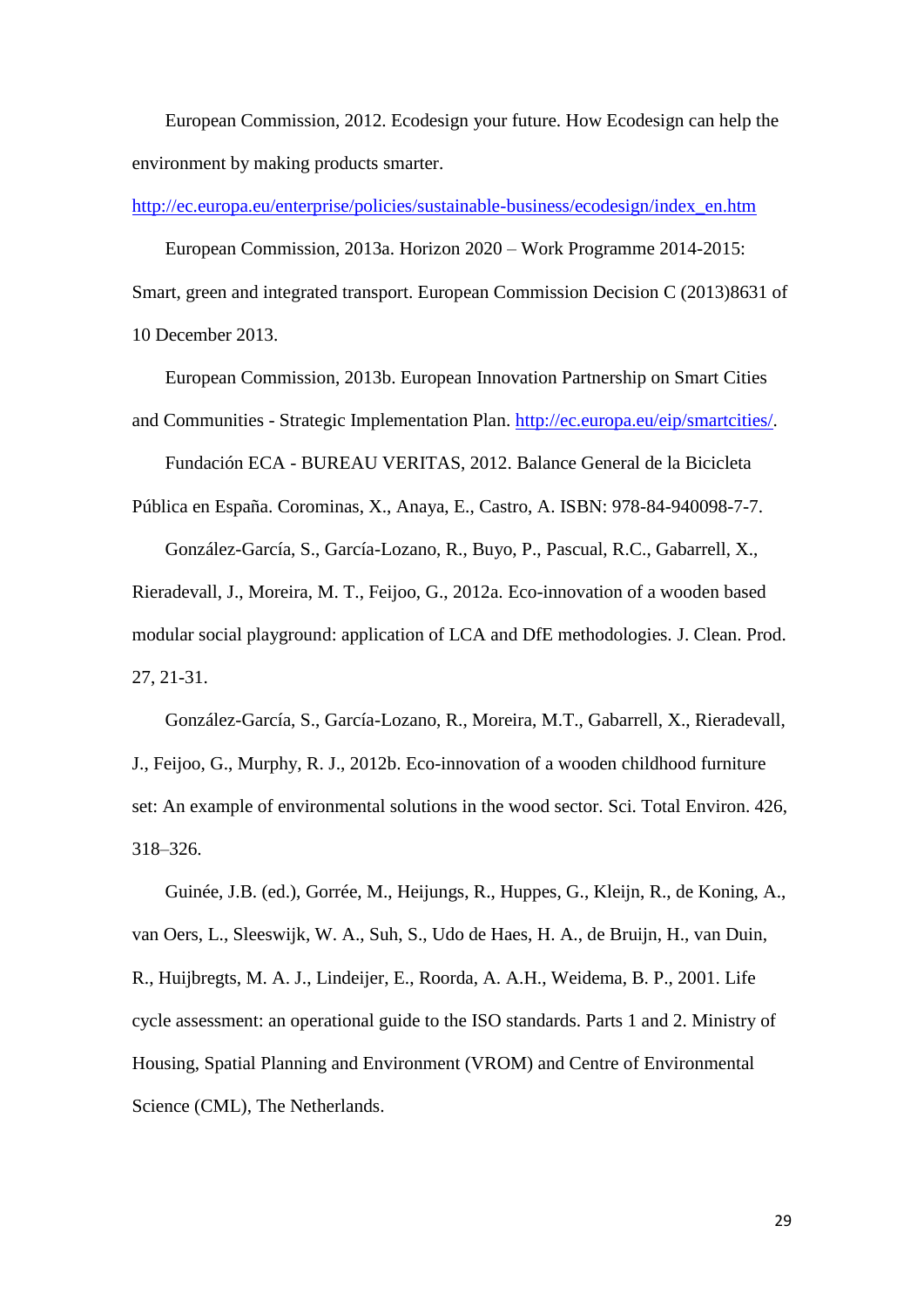Harper, E.M., Graedel, T.E., 2004. Industrial ecology: a teenager's progress. Tech. Soc. 26(2–3), 433–445.

Hischier, R., Weidema, B., Althaus, H.-J., Bauer, C., Doka, G., Dones, R., Frischknecht, R., Hellweg, S., Humbert, S., Jungbluth, N., Köllner, T., Loerincik, Y., Margni, M., Nemecek, T., 2010. Implementation of Life Cycle Impact Assessment Methods. Ecoinvent report No. 3, v2.2. Swiss Centre for Life Cycle Inventories, Dübendorf.

IEA, 2011. Technology Roadmap: electric and plug-in hybrid electric vehicles. Organisation for Economic Cooperation and Development (OECD)/International Energy Agency (IEA), Paris.

IEA, 2012. EV city casebook: a look at the global electric vehicle movement. Organisation for Economic Cooperation and Development (OECD)/International Energy Agency (IEA), Paris.

IEA, 2013. Global EV Outlook: understanding the Electric Vehicle Landscape to 2020. Organisation for Economic Cooperation and Development (OECD)/International Energy Agency (IEA), Paris.

ILCD Handbook, 2010. General guide for life cycle assessment – detailed guidance. International Reference Life Cycle Data System. Institute for Environment and Sustainability, Joint Research Centre, European Commission.

INE, 2014. Average annual number of hours of sun light by region and season. Series from 1997 to 2012. Online Resource:

[http://www.ine.es/jaxi/tabla.do?path=/t43/a012/a1998/l0/&file=t200111b.px&type=pca](http://www.ine.es/jaxi/tabla.do?path=/t43/a012/a1998/l0/&file=t200111b.px&type=pcaxis) [xis.](http://www.ine.es/jaxi/tabla.do?path=/t43/a012/a1998/l0/&file=t200111b.px&type=pcaxis) Spanish National Statistical Institute, Madrid.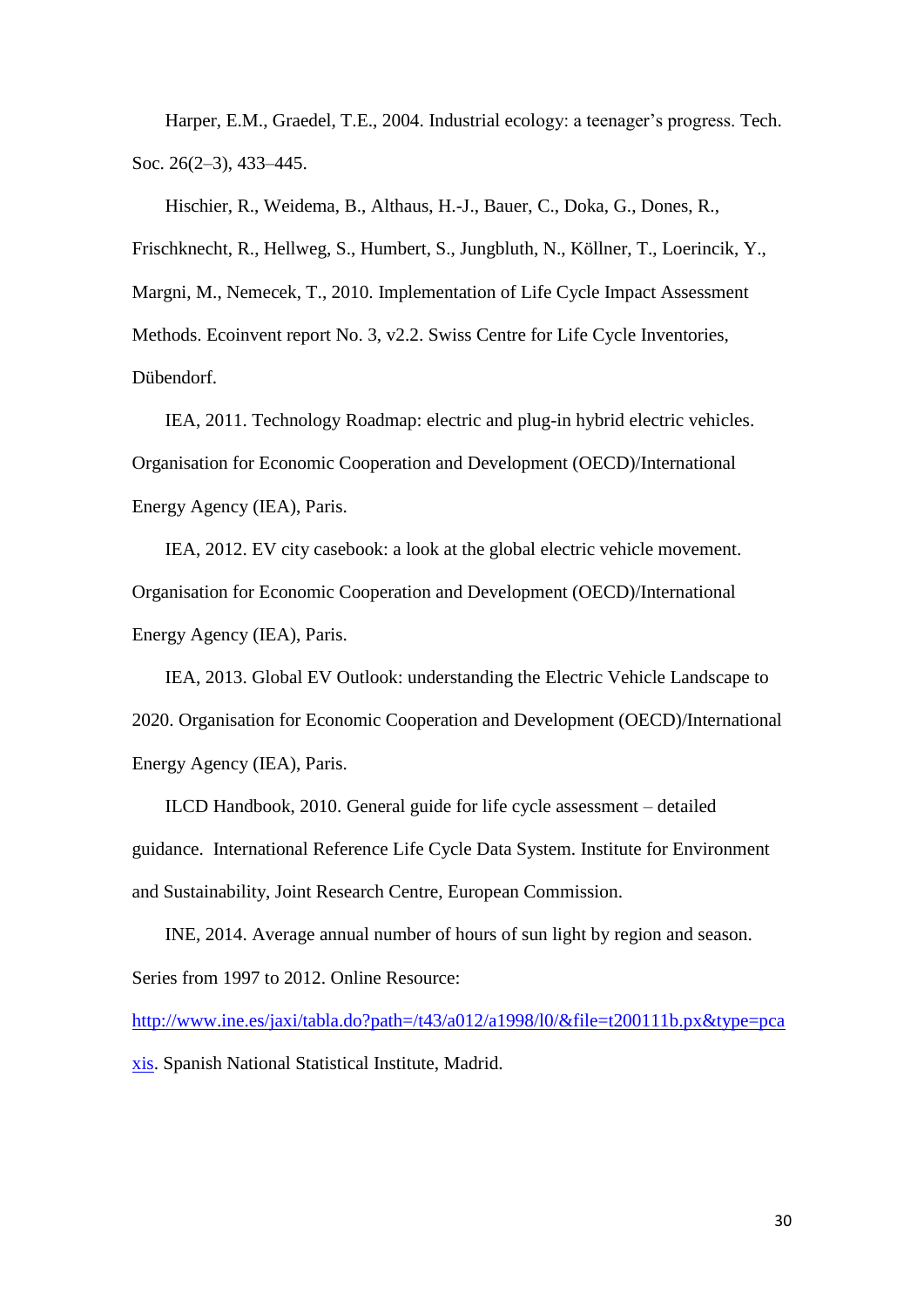INHABITAT, 2010. Sanyo Installs Solar Parking Lots in Japan for Electric Hybrid Bicycles. Press release 03/16/10. Online Resource: [http://inhabitat.com/sanyo-installs](http://inhabitat.com/sanyo-installs-solar-parking-lots-in-japan-for-electric-hybrid-bicycles/)[solar-parking-lots-in-japan-for-electric-hybrid-bicycles/.](http://inhabitat.com/sanyo-installs-solar-parking-lots-in-japan-for-electric-hybrid-bicycles/)

IPCC, 2007. IPCC Climate Change 2007: The Physical Science Basis. Contribution of Working Group I to the Fourth Assessment Report of the Intergovernmental Panel on Climate Change. Solomon, S., D. Qin, M. Manning, Z. Chen, M. Marquis, K.B. Averyt, M. Tignor and H.L. Miller (eds.)]. Cambridge University Press, Cambridge, United Kingdom and New York, USA.

ISO 14044, 2006. Environmental management—life cycle assessment requirements and guidelines. International Standard 14040:2006. International Organisation for Standardisation, Geneva.

Kenworthy, J., 2006. The eco-city: ten key transport and planning dimensions for sustainable city development. Environ. Urbanization 18(1), 67-85.

Kurk, F., Eagan, P., 2008. The value of adding design-for-the-environment to pollution prevention assistance options. J. Clean. Prod. 16(6):722-726.

Mendoza, J.M., Oliver-Solà, J., Gabarrell, X., Rieradevall, J., Josa, A., 2012a. Planning strategies for promoting environmentally suitable pedestrian pavements in cities. Transp. Res Part D: Transp. Environ. 17, 442-450.

Mendoza, J.M., Oliver-Solà, J., Gabarrell, X., Josa, A., Rieradevall, J., 2012. Life cycle assessment of granite application in sidewalks. Int. J. Life Cycle Assess. 17, 580– 592.

Mendoza, J.M., Josa, A., Rieradevall, J., Gabarrell, X., 2014. Environmental impact of slow-charging infrastructure for electric two-wheelers. "Unpublished results". Research under review in an international peer-review scientific Journal.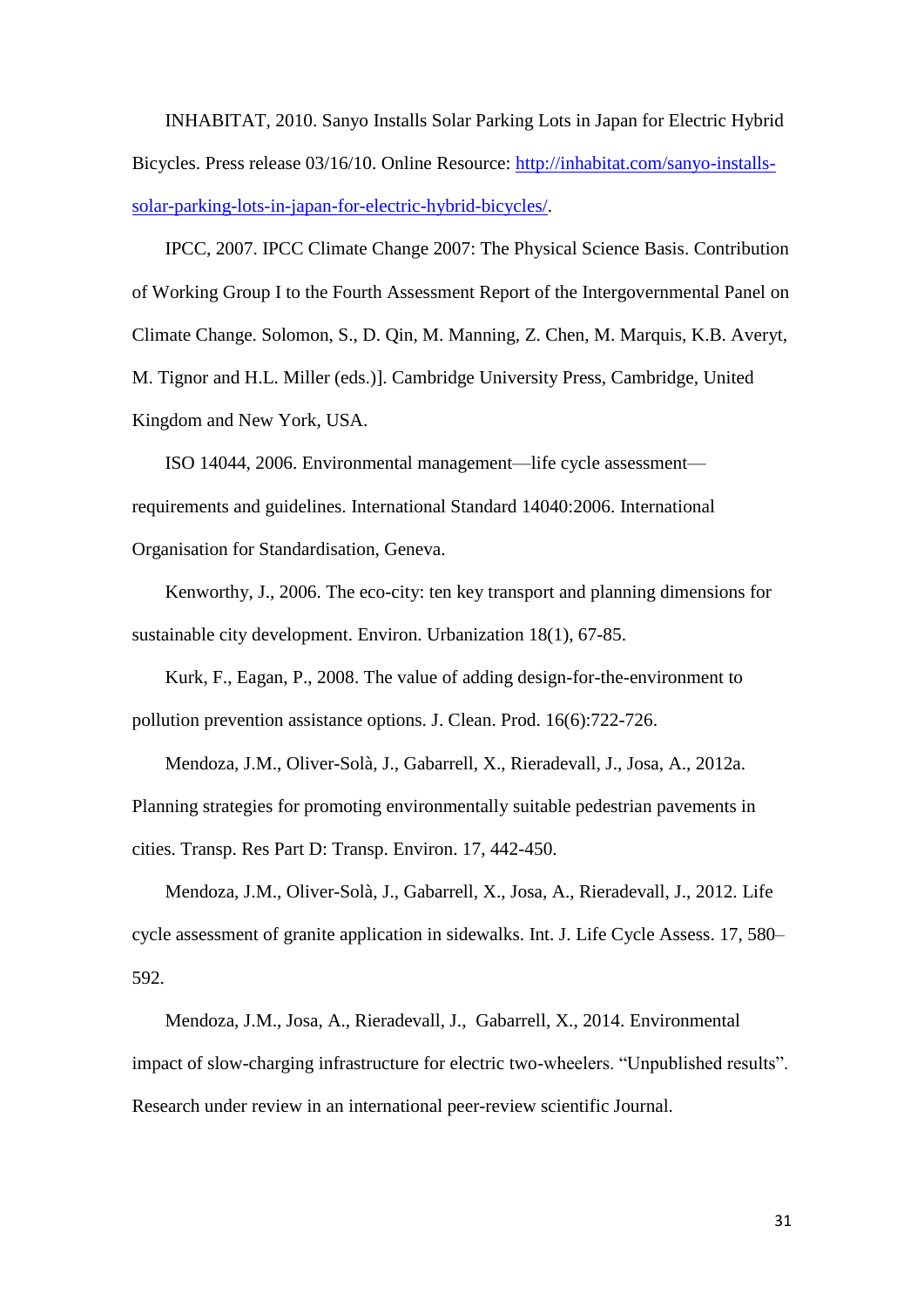OBIS, 2011. Optimising Bike Sharingin European Cities. A Handbook. Project supported by Intelligent Energy Europe.

Oja, P., Titze, S., Bauman, A., de Geus, B., Krenn, P., Reger-Nash, B., Kohlberger, T., 2011. Health benefits of cycling: a systematic review. Scandinavian J. Med. Sci. Sport 21, 496 – 509.

Oliver-Solà, J., Josa, A., Rieradevall, J., Gabarrell, X., 2009. Environmental optimization of concrete sidewalks in urban areas. Int. J. Life Cycle Assess. 14, 302– 312.

Oliver-Solà, J., Josa, A., Arena, A. P., Gabarrell, X., Rieradevall, J., 2011. The GWP-Chart: An environmental tool for guiding urban planning processes. Application to concrete sidewalks. Cities 28, 245–250.

Plataforma LIVE, 2013. Mou-te en vehicle elèctric: Guia pràctica de la mobilitat eléctrica. Logística per a la Implementació del Vehicle Elèctric (LIVE), Barcelona.

PRé Consultants, 2013. SimaPro 7. Online resource: [http://www.pre-](http://www.pre-sustainability.com/simapro)

[sustainability.com/simapro.](http://www.pre-sustainability.com/simapro)

PV Potential Estimation Utility, 2011. Online Resource:

[http://re.jrc.ec.europa.eu/pvgis/apps4/pvest.php.](http://re.jrc.ec.europa.eu/pvgis/apps4/pvest.php) Joint Research Centre (JRC), European Commission.

REE, 2011. El sistema eléctrico español. Red Eléctrica Española (REE), Madrid.

Sanyé-Mengual, E., García-Lozano, R., Farreny, R., Oliver-Solà, J., Gasol, C. M.,

Rieradevall, J., 2014. Introduction to the Eco-Design Methodology and the Role of

Product Carbon Footprint, in: S. S. Muthu, ed. Muthu, Subramanian Senthilkannan,

(ed). Assessment of Carbon Footprint in Different Industrial Sectors, Volume 1.

Singapore: Springer Singapore, pp. 1–24.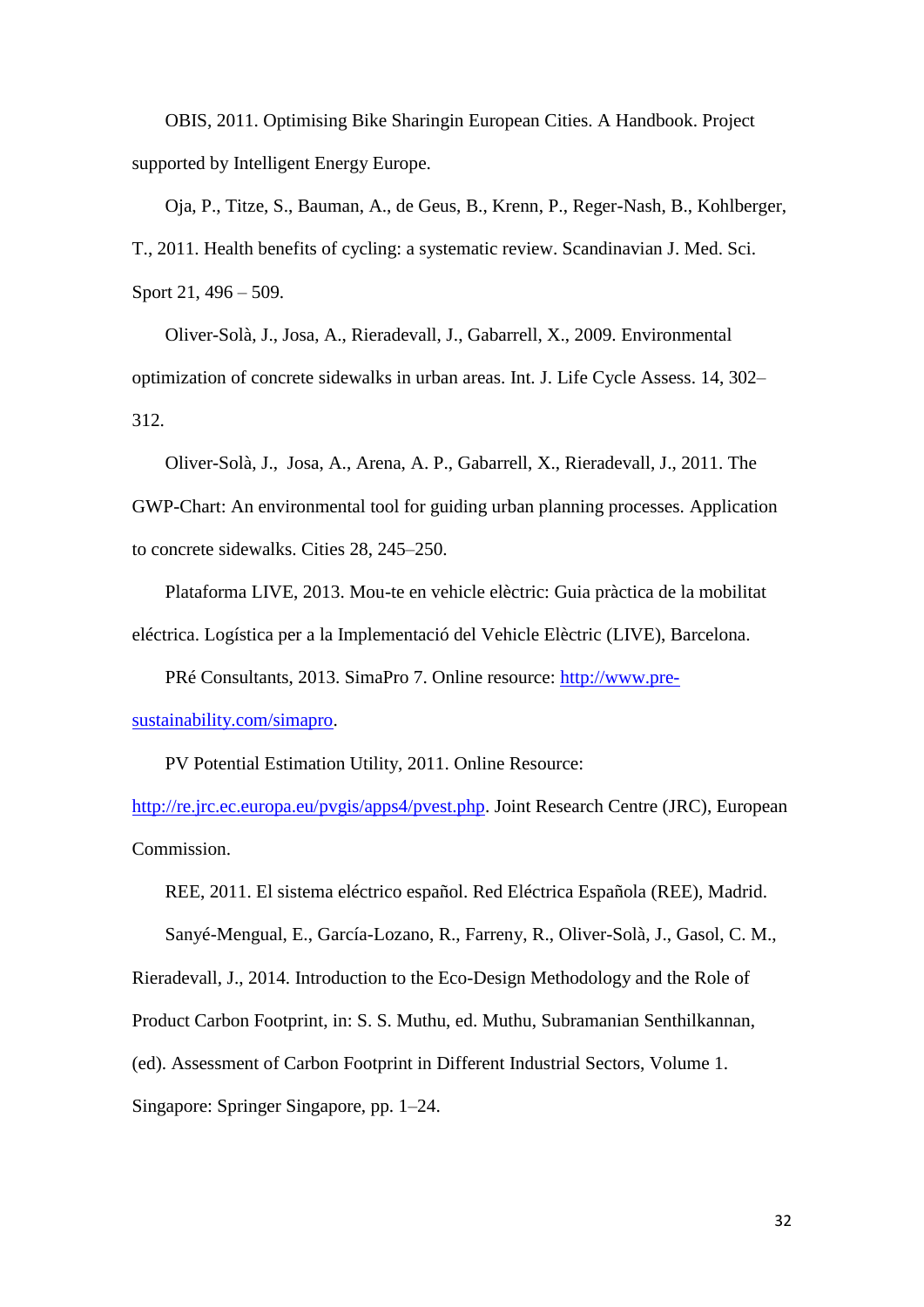Smith, J., Wyatt, R., 2006. Project Inception: A Performance Brief Approach. In:

Proceedings of CRIOCM 2006 International Research Symposium on Advancement of

Construction Management and Real Estate 1&2: 29–38.

Swiss Centre for Life Cycle Inventories, 2010. The Ecoinvent Life Cycle Inventory

Data. Version 2.2. Online Resource: [http://www.ecoinvent.ch/.](http://www.ecoinvent.ch/)

The New York Times, 2010. An Electric Boost for Bicyclists. Online Resource:

[http://www.nytimes.com/2010/02/01/business/global/01ebike.html?\\_r=0.](http://www.nytimes.com/2010/02/01/business/global/01ebike.html?_r=0)

Weinert, J., Ogden, J., Sperling, D., Burke, A., 2008. The future of electric twowheelers and electric vehicles in China. Energy Policy, 36, 2544– 2555.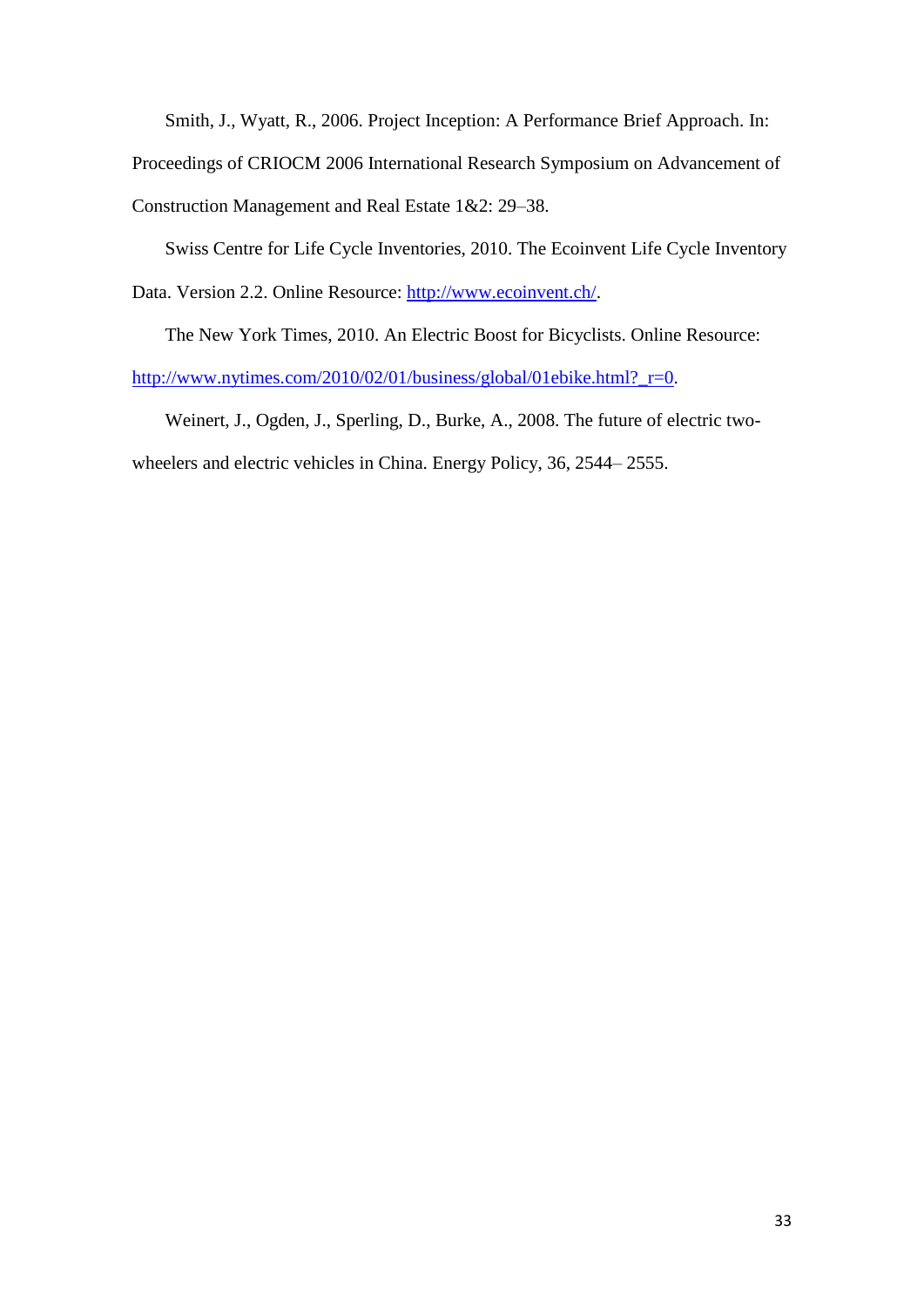## **FIGURES**



**Fig. 1.** Ecodesign methodological framework. Acronyms: QALCC - Qualitative Assessment of Life Cycle Criteria; LCA - Life Cycle Assessment.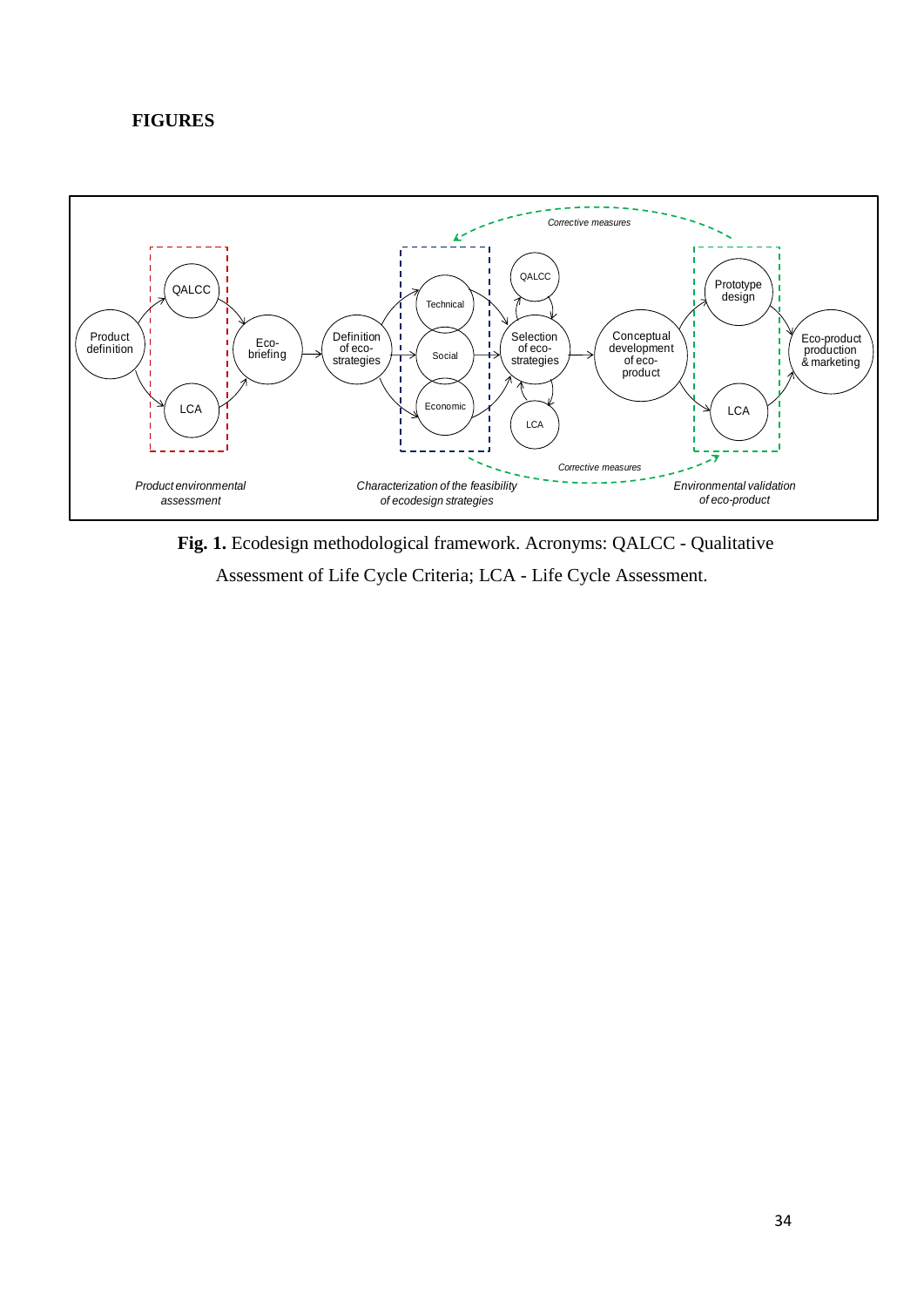

**Fig. 2.** Exploded illustration and brief description of the CP product system.



**Fig. 3.** Exploded illustration and brief description of the SP product system.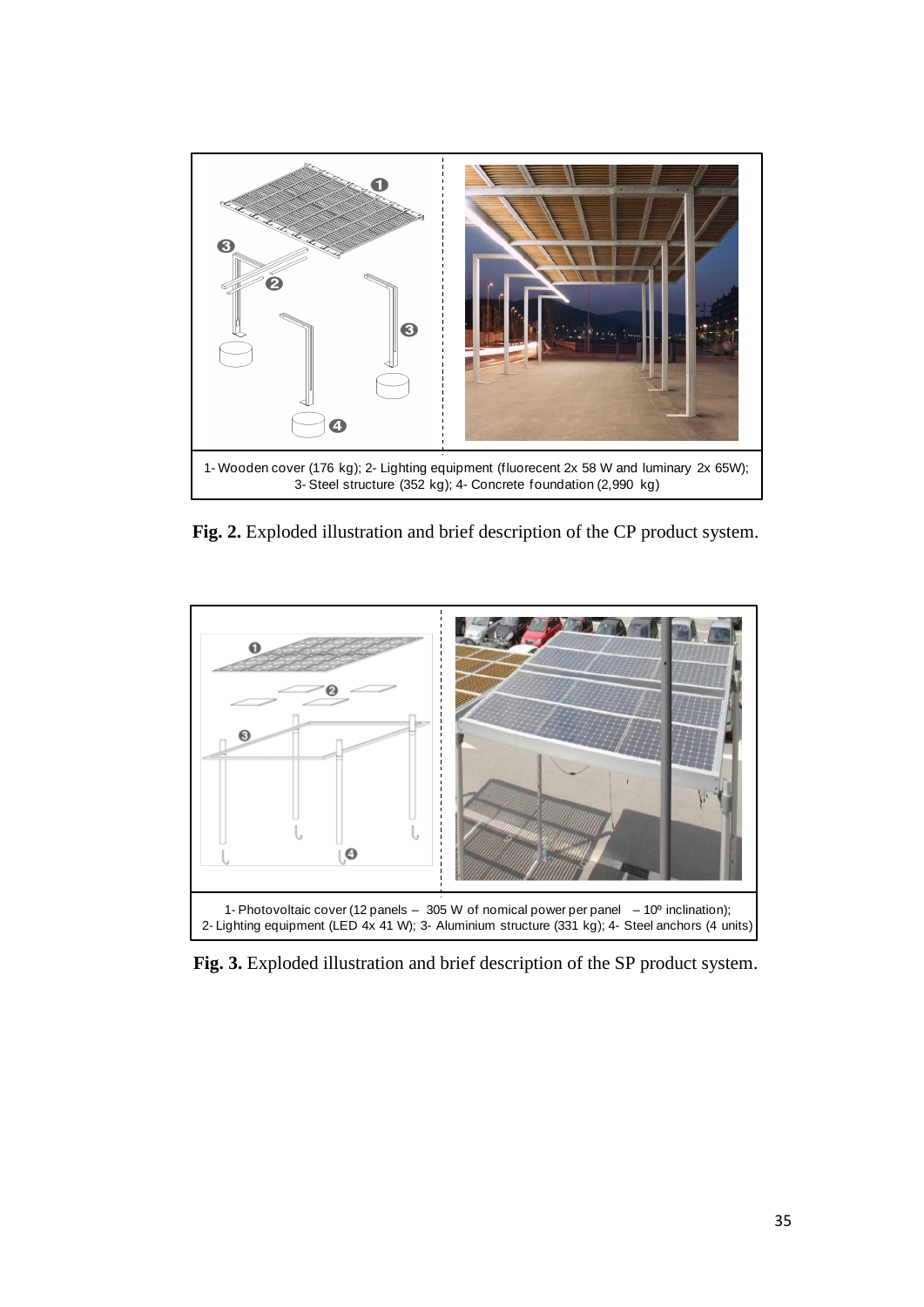

**Fig. 4.** Conceptual diagram of the functional equivalence of CP and SP designs.



**Fig. 5.** Relative contribution to GWP and CED by the materials used in the CP and SP design.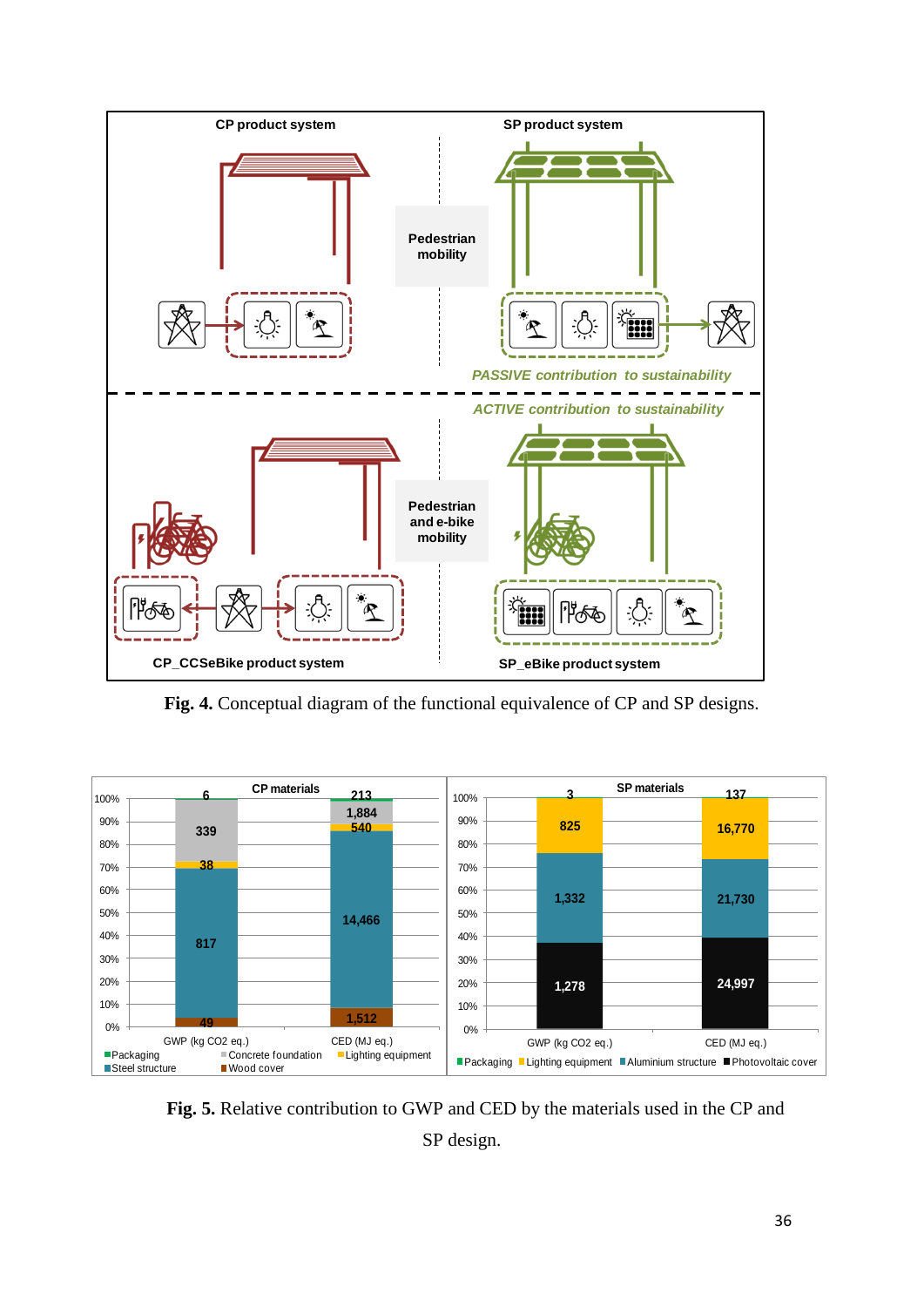

**Fig. 6.** Comparison of the life cycle environmental performance of CP and SP product systems according to the geographical emplacement and carbon-intensity of the electricity grid mix.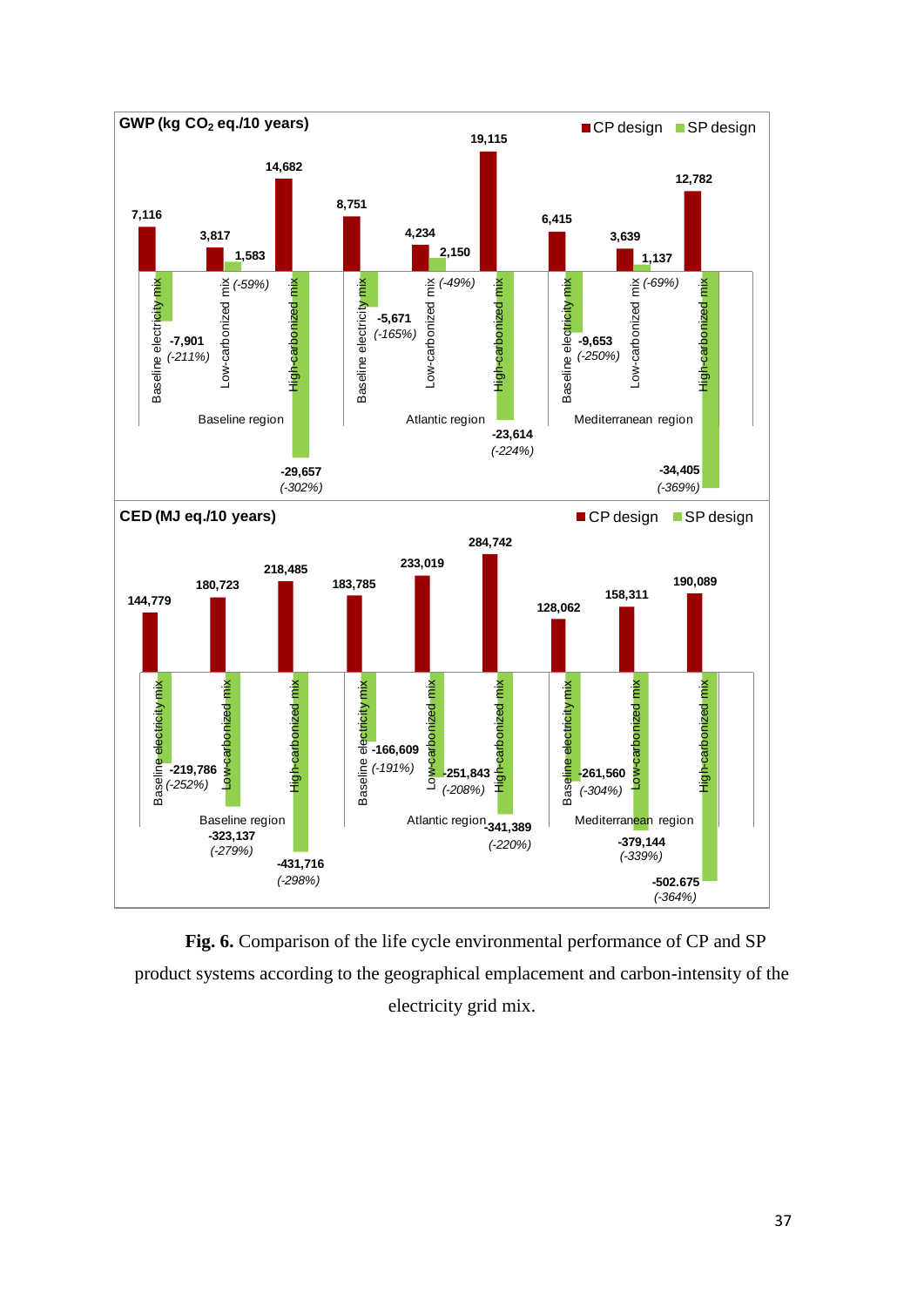

**Fig. 7.** Comparison of the life cycle environmental performance of CP\_CCSeBike and SP\_eBike product systems according to the geographical emplacement and carbonintensity of the electricity grid mix.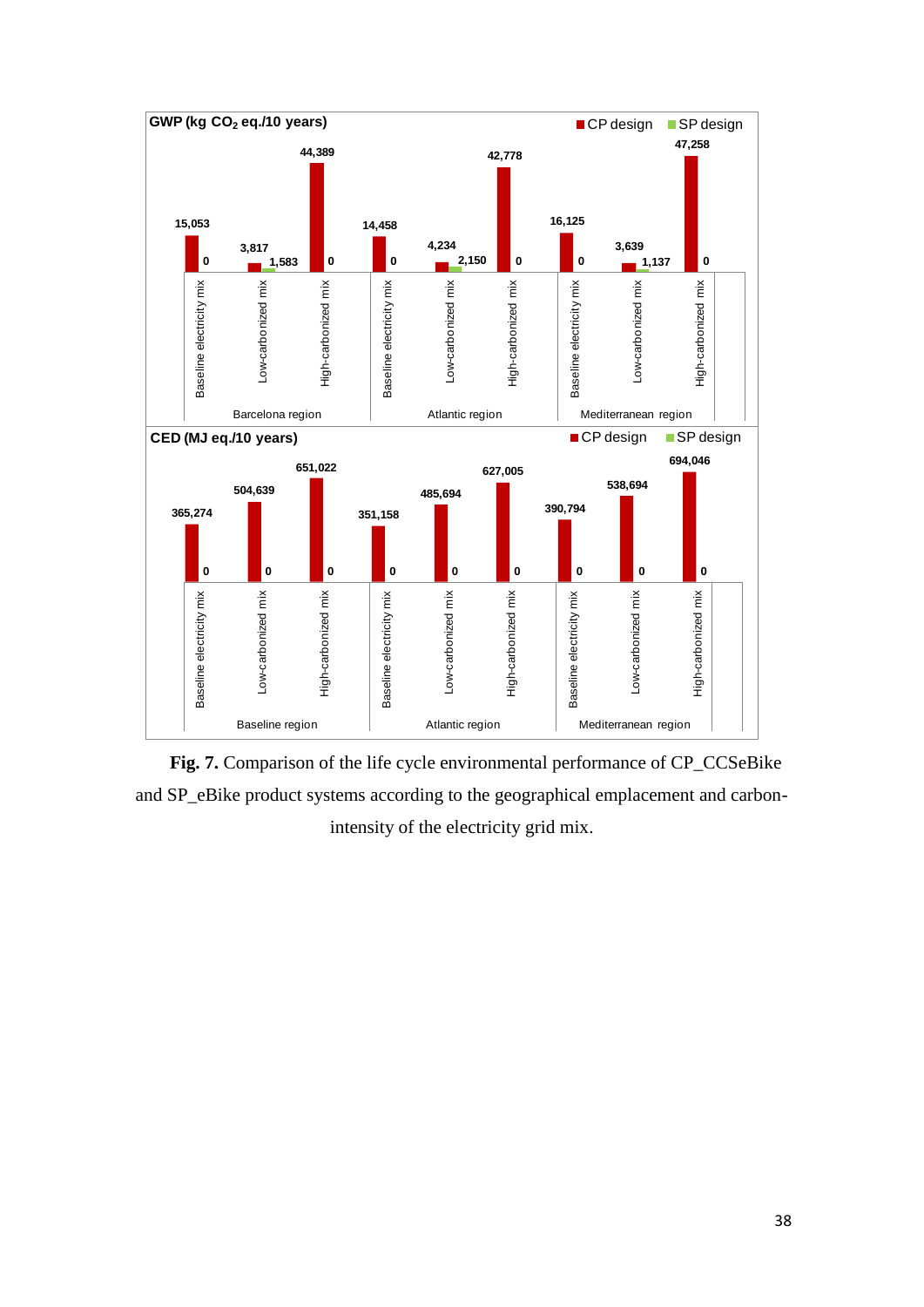## **TABLES**

| Geographic<br>regions            | <b>Nocturnal</b><br>lighting | <b>Energy demand</b><br>(kWh) |       | Photovoltaic production<br>(kWh) |        |        | <b>Electricity</b><br>grid mix | <b>CED</b><br>(MJeq.)/kWh | <b>GWP</b><br>(kg CO <sub>2</sub> eq.)/kWh |  |
|----------------------------------|------------------------------|-------------------------------|-------|----------------------------------|--------|--------|--------------------------------|---------------------------|--------------------------------------------|--|
|                                  | $(h/10 \text{ years})$       | $\bf CP$                      | SP    | $\bf CP$                         | SP     | spE    |                                |                           |                                            |  |
| Baseline<br>(Barcelona)          | 42,600                       | 10,480                        | 3,468 | $\overline{\phantom{0}}$         | 33,600 | 30,132 | Baseline (ES)                  | 10.067                    | 0.422                                      |  |
| Atlantic region<br>(Bilbao)      | 58,350                       | 14,354                        | 4,750 | $\overline{\phantom{a}}$         | 29,600 | 24,850 | Low-carbonized<br>(FR)         | 13.497                    | 0.107                                      |  |
| Mediterranean<br>region (Murcia) | 35,850                       | 8,819                         | 2,918 | $\overline{\phantom{a}}$         | 37,200 | 34,282 | High-carbonized<br>(GR)        | 17.101                    | 1.144                                      |  |

**Table 1.** Data used for sensitivity analysis of the environmental performance of the pergolas. Acronyms: CP – conventional pergola; SP – solar pergola; spE – surplus photovoltaic electricity.

| <b>Environmental</b>    | Pergolas  |                  |                       |                     |                |              |
|-------------------------|-----------|------------------|-----------------------|---------------------|----------------|--------------|
| impacts                 | designs   | <b>Materials</b> | <b>Transportation</b> | <b>Installation</b> | Operation      | <b>Total</b> |
| $GWP$ (kg $CO2$ eq.)    | $\bf CP$  | 1,249            | 1,309                 | 133                 | 4,424          | 7,116        |
|                         | <b>SP</b> | 3,438            | 1,275                 | 107                 | $\Omega$       | 4,820        |
| $\mathbf{CFD}$ (MJ eq.) | $\bf CP$  | 18,614           | 18,721                | 1,941               | 105,503        | 144,779      |
|                         | <b>SP</b> | 63,634           | 18,375                | 1,562               | $\overline{0}$ | 83,571       |

**Table 2.** Life cycle environmental performance of CP and SP product systems. Note that the environmental benefits related to the end-use of the spE generation by the SP design (operation stage) are cut-off.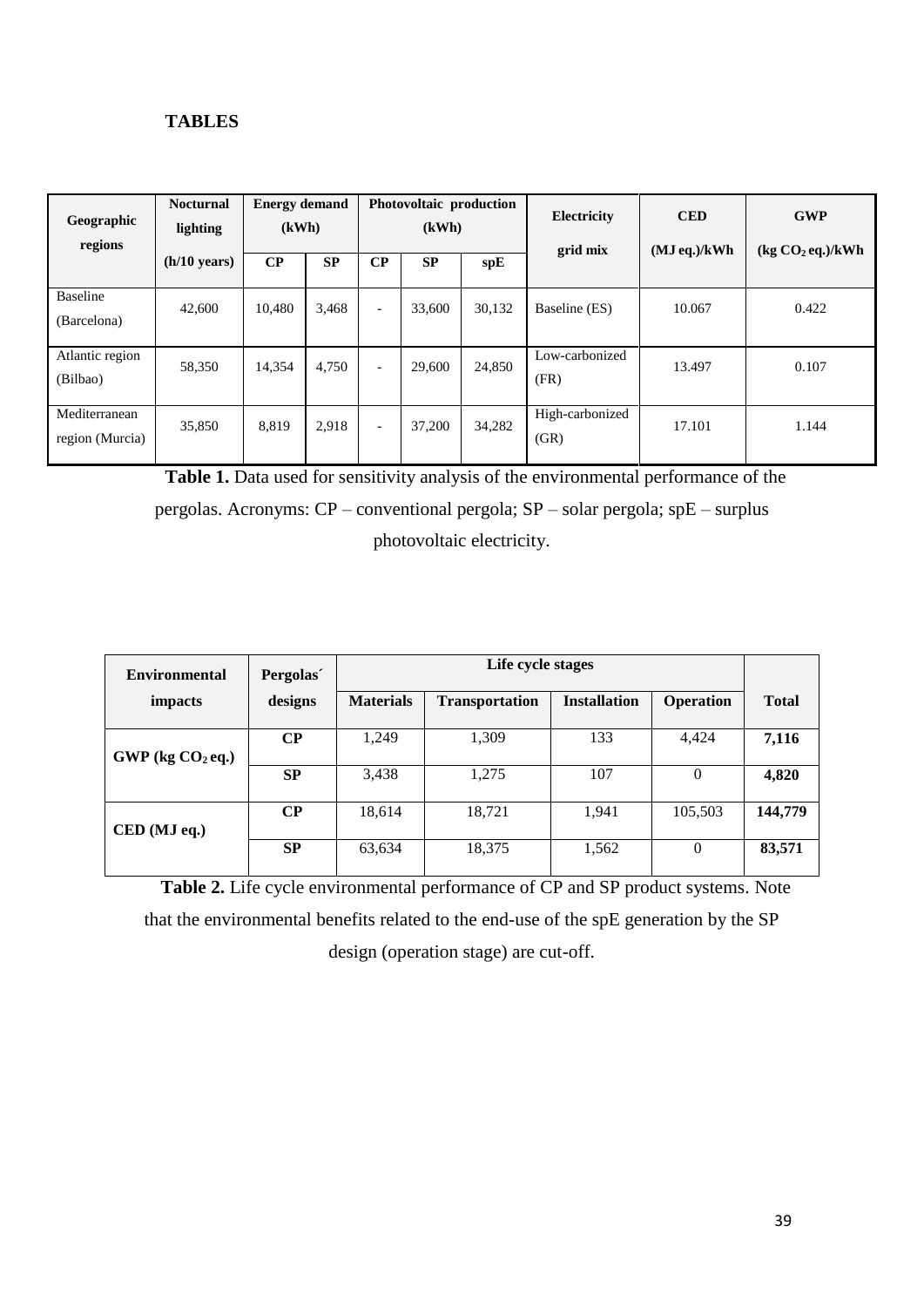| <b>Environmental</b><br>indicator | Geographic<br>emplacement | <b>Electricity</b> grid<br>mix | <b>Annual</b><br>savings | Payback time<br>(years) | <b>Clean lifetime</b><br>spE (kWh) | <b>Total lifetime</b><br>savings $(*)$ |
|-----------------------------------|---------------------------|--------------------------------|--------------------------|-------------------------|------------------------------------|----------------------------------------|
|                                   |                           | <b>Baseline</b> electricity    | 1,272                    | $\overline{3.8}$        | 18,715                             | 15,017                                 |
|                                   | Baseline region           | Low-carbonized                 | 324                      | 14.9                    | $-14,730$                          | 2,235                                  |
|                                   |                           | High-carbonized                | 3,448                    | 1.4                     | 25,920                             | 44,339                                 |
| <b>GWP</b>                        | Atlantic region           | <b>Baseline</b> electricity    | 1,049                    | 4.6                     | 13,433                             | 14,423                                 |
| (kg CO <sub>2</sub> eq.)          |                           | Low-carbonized                 | $267\,$                  | 18.1                    | $-20,012$                          | 2,083                                  |
|                                   |                           | High-carbonized                | 2,843                    | 1.7                     | 20,637                             | 42,729                                 |
|                                   | Mediterranean<br>region   | <b>Baseline</b> electricity    | 1,447                    | $\overline{3.3}$        | 22,864                             | 16,068                                 |
|                                   |                           | Low-carbonized                 | 368                      | 13.1                    | $-10,580$                          | 2,502                                  |
|                                   |                           | High-carbonized                | 3,923                    | $\overline{1.2}$        | 30,069                             | 47,187                                 |
| <b>CED</b><br>(MJeq.)             |                           | <b>Baseline</b> electricity    | 30,336                   | 2.8                     | 21,831                             | 364,564                                |
|                                   | Barcelona region          | Low-carbonized                 | 40,671                   | 2.1                     | 23,941                             | 503,860                                |
|                                   |                           | High-carbonized                | 51,529                   | 1.6                     | 25,245                             | 650,201                                |
|                                   |                           | <b>Baseline</b> electricity    | 25,018                   | $\overline{3.3}$        | 16,549                             | 350,394                                |
|                                   | Atlantic region           | Low-carbonized                 | 33,541                   | 2.5                     | 18,659                             | 484,862                                |
|                                   |                           | High-carbonized                | 42,496                   | 2.0                     | 19,963                             | 626,131                                |
|                                   | Mediterranean             | <b>Baseline</b> electricity    | 34,513                   | 2.4                     | 25,981                             | 389,622                                |
|                                   | region                    | Low-carbonized                 | 46,272                   | 1.8                     | 28,090                             | 537,454                                |
|                                   |                           | High-carbonized                | 58,625                   | 1.4                     | 29,395                             | 692,764                                |

**Table 3.** Life-cycle environmental performance indicators of the SP product system operating in different geographic emplacements with variable carbonized electricity grid mixes. (\*) compared with the implementation of the CP product system.